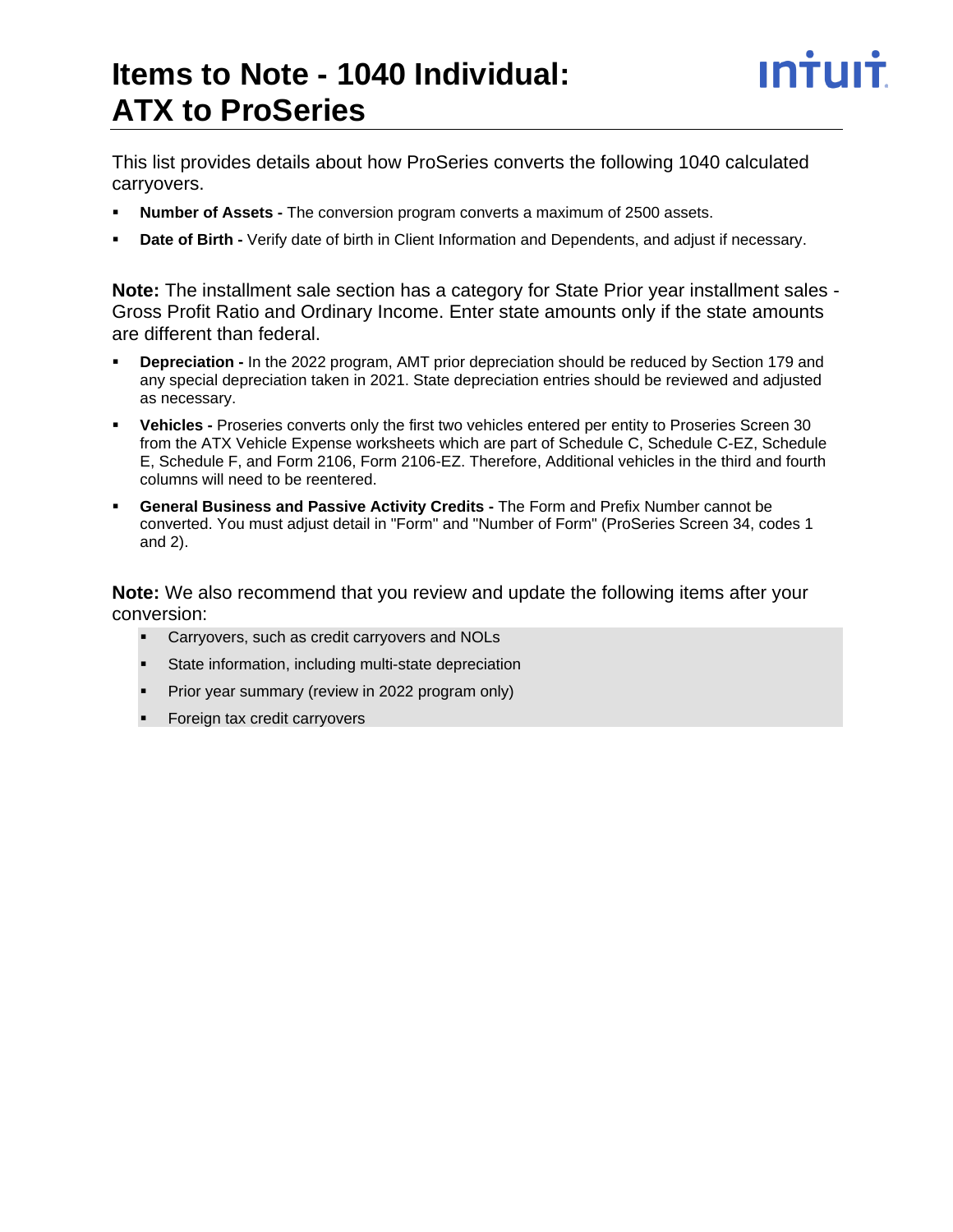# <u>ın<del>i</del>uıt</u>

# **Client Information**

Filing Status Taxpayer Information Spouse Information MFJ/MFS Comparisons Driver's license number

# **Dependent Information**

Dependent Information Relationship Months Lived at Home Type of Dependent Child Tax Credit

# **Miscellaneous Information**

Presidential Campaign Designee Information Direct Deposit of Refund Financial Institution (up to 3): Name of Bank (Memo Only) Routing Transit Number Depositor Account Number Type of Account

# *Does Not Covert: Estimated Tax Payments*

*We do not convert any estimated payment that has been applied to the future tax year.* 

### **Wages, Salaries, Tips**

Employer information Wages Taxes Withheld Box 12 Codes Retirement plan Ministers Wages Subject to SE Tax Employer Name, ID, and Address Employee Name, ID and Address (if different)

### **Interest Income**

Name of Payer Seller-financed Mortgage Information Total Municipal Bonds

# **Dividend Income**

Name of Payer Ordinary & Qualified Dividends Total Capital Gain Distributions

# **Pensions, IRA Distributions, W-2G**

*Spouse's W-2G Payer Information Gross Winnings IRA Distributions Information from 1099R Traditional/Sep/Simple IRA Report on Form 8606*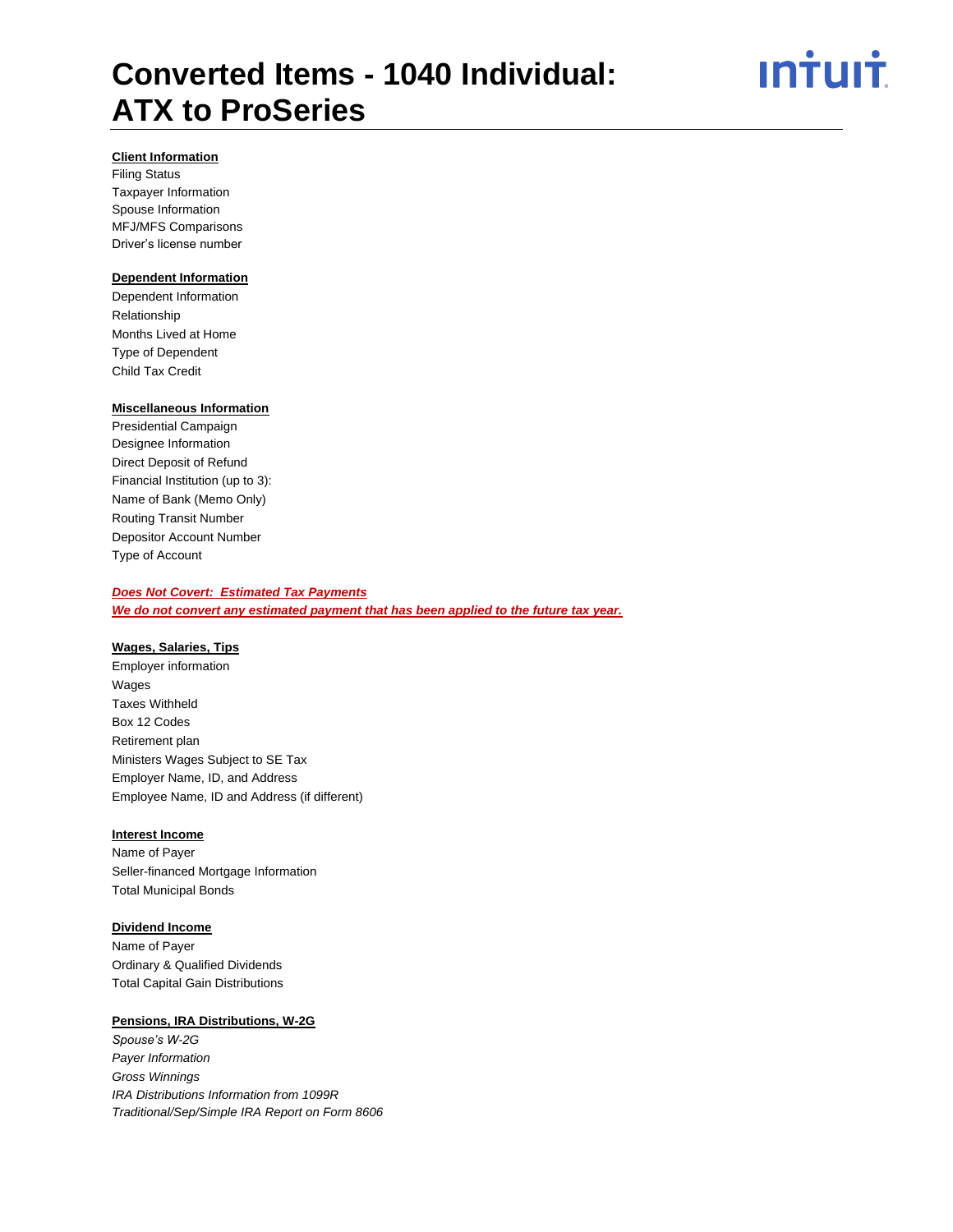## **Pensions, IRA Distributions, W-2G (continued)**

*Distribution Code does not carry over unless description is identical to ATX.*

#### **Miscellaneous Income**

Alimony Received *Income from Rental of Personal Property Payer Information Spouse's 1099-MISC*

### **State / Local Tax Refunds / Unemployment Compensation (1099-G)**

Spouse's 1099-G Payer Information Unemployment Compensation Received Overpayment Repaid

## *Does Not Covert: State Refund Worksheet Calculations*

*State and Local Tax Refund Worksheet will need to be entered, in next year's program, if the return had a Schedule A and a state refund. This will be used to calculate a potential income amount for Form 1040 pg. 1 Taxable refunds line.*

#### *Does Not Convert: Net Operating Loss Carryovers*

We do not convert any NOL carryovers. You will need to use the following steps to enter this amount. Open up the client *file, hit Ctrl + F to view forms, type the letters CO and press enter. This will take you to the Carryover worksheet. Find the section titled "Loss and Expense Carryovers" and find the line for Net Operating Losses. Under the far right column, press Ctrl + D to override and type in the amount that needs to transfer to next year's program.* 

#### **Business Income (Schedule C)**

*Business Name and Address* Accounting Method Inventory Method 1=Spouse, 2=Joint W-2 Earnings as Statutory Employee Not Subject to Self-Employment Tax Did Not Materially Participate Income Cost of Goods Sold Other Expenses

#### *Does Not Convert: Schedule C Carryovers*

*We do not convert any carryovers such as 179 and suspended losses. You will need to use the following steps to enter this amount. Open up the client file, hit Ctrl + F to view forms, type the letter C and press enter. This will take you to the Profit and Loss Worksheet. At the very bottom of this worksheet is a Carryforward worksheet for the following year. For each field, press Ctrl + D to override and type in the amount that needs to transfer to next year's program.* 

### **Dispositions (Schedule D, 4797, Etc.)**

Description of Property Date Acquired Date Sold 1=short-term, 2=long-term Sales Price Cost or other basis Federal Income tax withheld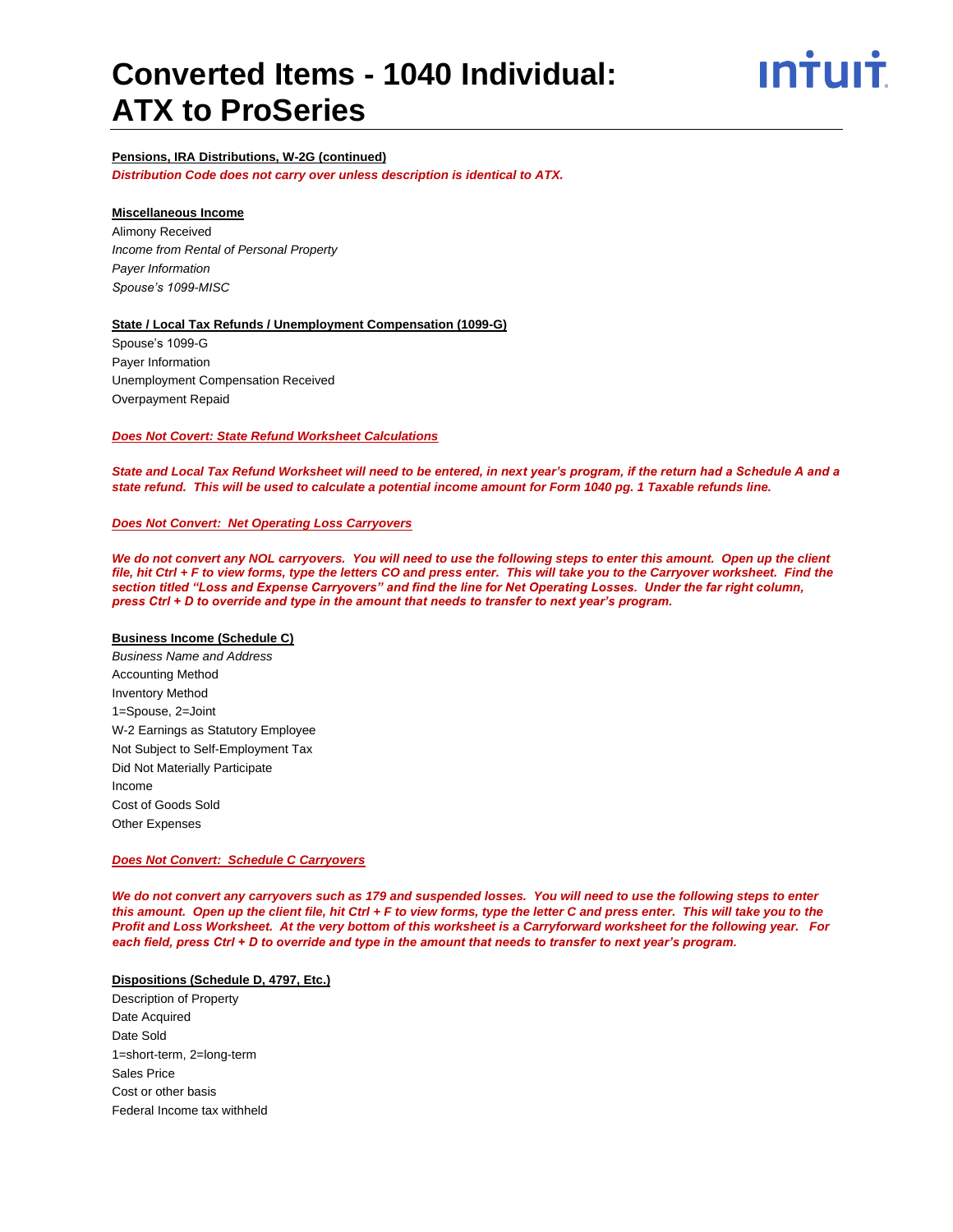

# **Dispositions (Schedule D, 4797, Etc.) (continued)**

Collectible Depreciation allowed Existing mortgage assumed by buyer Prior Year's Payment Ordinary Income Unrecaptured Section 1250 (Regular & AMT) 6252 Payments: Year, Principal Payments, Gain, Ordinary income, Unrecaptured 1250 Gain 8824 Like-Kind: Description of Property Received, Date property identified, Date property received 1=Passive disposition, 2=Partial disposition, 3=Seperately stated on K-1 Related Party Name, ID, Address, Marketable Security

#### *Does Not Convert: Schedule D Carryovers*

*We do not convert any Capital Loss Carryovers. You will need to use the following steps to enter this amount. Open up the client file, hit Ctrl + F to view forms, type the letters CLF and press enter. This will take you to the Capital Loss Carryforward Worksheet. In the middle of this sheet is a line for Short Term Capital Losses while the very bottom line is for Long Term Capital Losses. For each field, press Ctrl + D to override and type in the amount that needs to transfer to next year's program.*

### **Rental & Royalty Income (Schedule E)**

Property Information Percentage of Ownership 1=Spouse, 2=Joint 1=Nonpassive Activity, 2=Passive Royalty Did Not Actively Participate Real Estate Professional 1=Qualified Joint Venture

# *Does Not Convert: Schedule E Carryovers*

*We do not convert any carryovers such as 179 and suspended losses. You will need to use the following steps to enter this amount. Open up the client file, hit Ctrl + F to view forms, type the letters EW and press enter. This will take you to the Schedule E Worksheet. At the very bottom of this worksheet is a Carryforward worksheet for the following year. For each field, press Ctrl + D to override and type in the amount that needs to transfer to next year's program.* 

# **Farm Income (Schedule F / Form 4835)**

General Information 1=Spouse, 2=Joint Farm Rental (Form 4835) Sales of Items Bought for Resale (Cash Method) Cost or Basis of Items (Cash Method) Sales of Livestock You Raised (Cash Method) Cost of Livestock, Etc. Purchased (Accrual Method) Farm Expenses

#### *Does Not Convert: Schedule F Carryovers*

*We do not convert any carryovers such as 179 and suspended losses. You will need to use the following steps to enter this amount. Open up the client file, hit Ctrl + F to view forms, type the letter F and press enter. This will take you to the Schedule F Worksheet. At the very bottom of this worksheet is a Carryforward worksheet for the following year. For each field, press Ctrl + D to override and type in the amount that needs to transfer to next year's program.*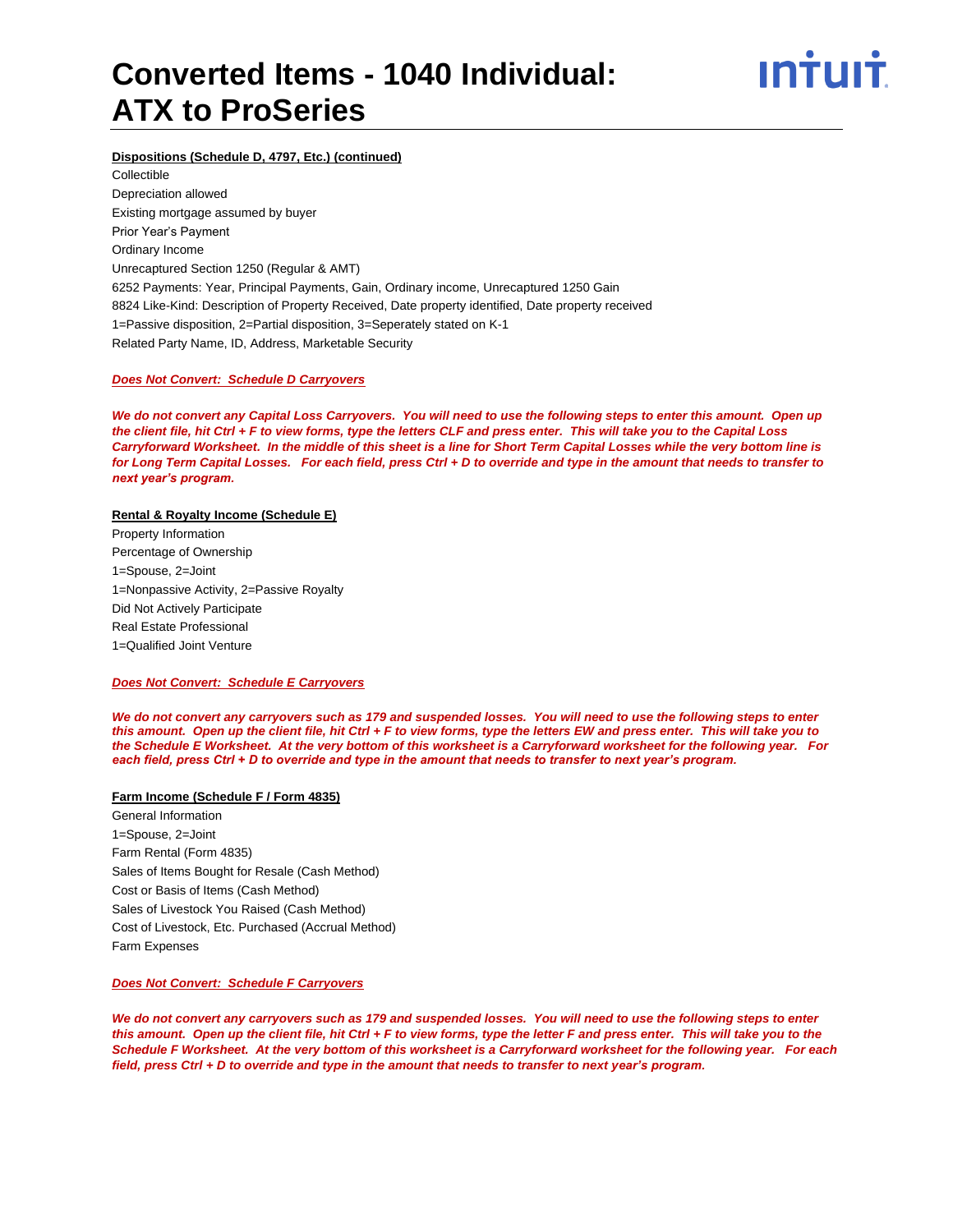### **Partnership Information**

Name and address of Partnership Employer Id Number Publicly Traded Partnership Foreign Partnership 1=Spouse, 2=Joint

### *Does Not Convert: Schedule E Pg 2 Carryovers*

*We do not convert any carryovers such as 179 and suspended losses. You will need to use the following steps to enter this amount. Open up the client file, hit Ctrl + F to view forms, type the letter P and press enter. This will take you to the Partner's Share of Income. At the very bottom of this worksheet is a Section A and B for Passive Activity Adjustment. You will need to enter the amount of loss suspended in the current year in the far right column. For each field, press Ctrl + D to override and type in the amount that needs to transfer to next year's program.* 

*If there are At-Risk Carryovers for a particular Partnership, you will need to also use the following steps to enter these At-Risk Carryovers. Open up the client file, hit Ctrl + F to view forms, type the letter P and press enter. This will take you to the Partner's Share of Income. Within Part II of this worksheet is a Quickzoom button for At-Risk Limitations worksheet and its AMT counterpart. Within these worksheets, you will need to enter the amount of disallowed loss in the far right column. For each field, press Ctrl + D to override and type in the amount that needs to transfer to next year's program.* 

### **S Corporation Information**

*General information S Corporation Address* 1=Spouse, 2=Joint

#### *Does Not Convert: Schedule E p2 Carryovers*

*We do not convert any carryovers such as 179 and suspended losses. You will need to use the following steps to enter this amount. Open up the client file, hit Ctrl + F to view forms, type the letter S and press enter. This will take you to the Shareholder's Share of Income. At the very bottom of this worksheet is a Section A and B for Passive Activity Adjustment. You will need to enter the amount of loss suspended in the current year in the far right column. For each field, press Ctrl + D to override and type in the amount that needs to transfer to next year's program.* 

*If there are At-Risk Carryovers for a particular Partnership, you will need to also use the following steps to enter these At-Risk Carryovers. Open up the client file, hit Ctrl + F to view forms, type the letter S and press enter. This will take you to the Shareholder's Share of Income. Within Part II of this worksheet is a Quickzoom button for At-Risk Limitations worksheet and its AMT counterpart. Within these worksheets, you will need to enter the amount of disallowed loss in the far right column. For each field, press Ctrl + D to override and type in the amount that needs to transfer to next year's program.* 

### **Estate and Trust Information**

*General Information Estate or Trust Address* 1=Spouse, 2=Joint

### *Does Not Convert: Schedule Ep 2 Carryovers*

*We do not convert any carryovers such as suspended losses. You will need to use the following steps to enter this amount. Open up the client file, hit Ctrl + F to view forms, type the letter F and press enter. This will take you to the Schedule K-1 for Trusts Worksheet. Below Part III of this worksheet is a section titled "Passive Activity Information". You will need to enter the amount of loss suspended in the current year in the far right column. For each field, press Ctrl + D to override and type in the amount that needs to transfer to next year's program.* 

### **Depreciation (4562)**

Description of Property Form **Category** Date Placed in Service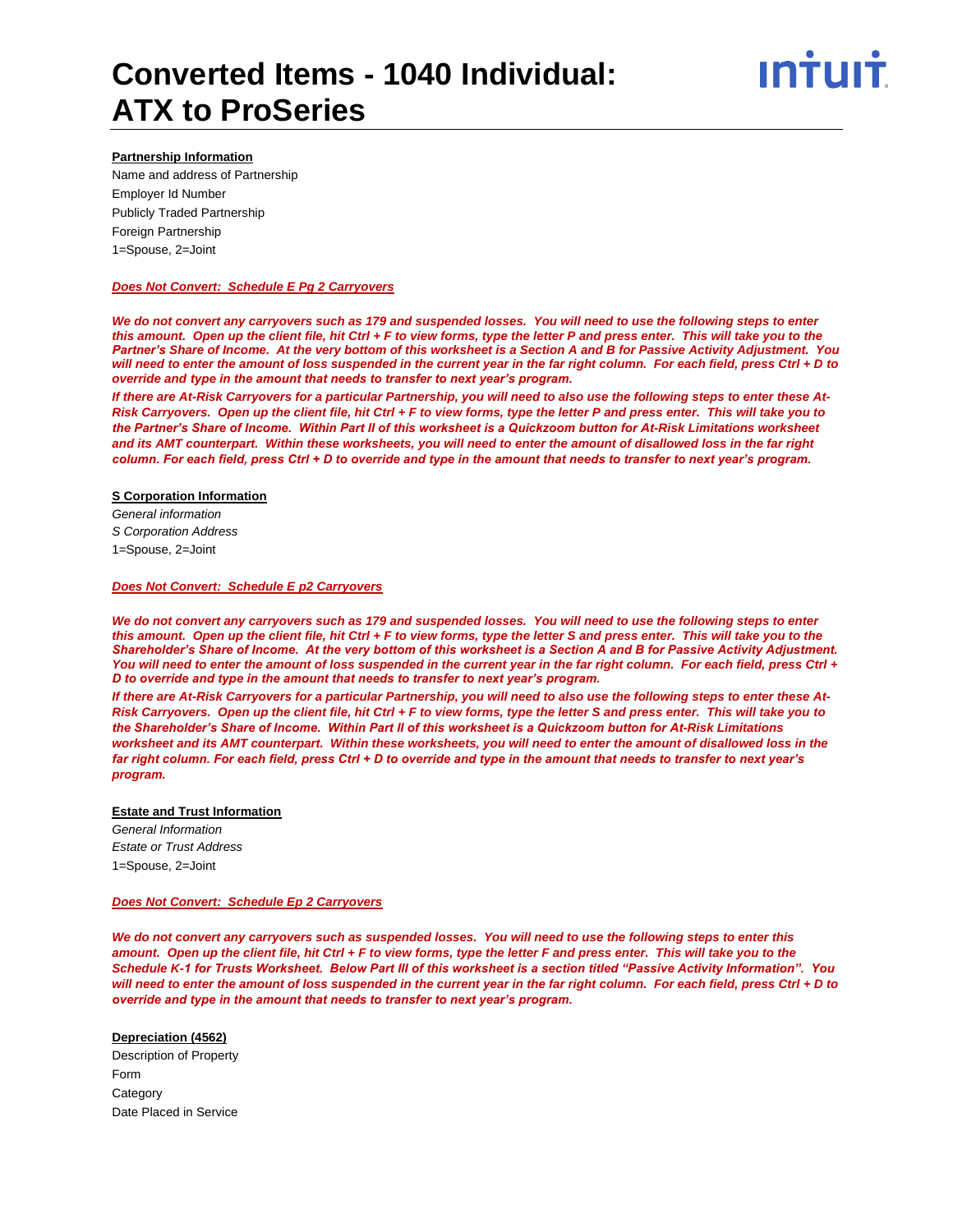# **Depreciation (4562) (Continued)**

Gulf Opportunity Zone Asset Cost or Basis Current section 179 expense Method Life or Class Life 1=Half-Year, 2=Mid-Quarter Amortization Code Section Current Depreciation Current Special Depreciation Allowance (-1 if None) Prior Depreciation Prior Special Depreciation Allowance Prior Section 179 Expense Basis reduction AMT - Basis 1=Real property, 2=Leased personal property pre-1987 AMT -Current Depreciation AMT -Prior Depreciation (MACRS Only) State – Cost or basis State – Current section 179 expense State – Method State – Life or class State – Prior depreciation/amortization State AMT – Prior depreciation (MACRS only) Percentage of Business Use (.xxxx) General Asset Account Election Alternative Depreciation System (ADS) 1=IRS tables, 2=DB/SL formula (MACRS) Qualified Indian Reservation Property Listed Property No evidence to support No written evidence to support Sport utility vehicle over 6,000 pounds Increase deduction limits for electric vehicle, 2=no limits Vehicle is available for off-duty personal use no other vehicle is available for personal use Vehicle is used primarily by a more than 5% owner Provide vehicles for employee use Prohibit employee personal use of vehicles Prohibit employee personal use, except commuting Treat all use of vehicles as personal use Provide more than 5 vehicles and retain information Meet qualified auto demonstration requirements Total Mileage Business mileage Commuting mileage Average daily round-trip commute 1=Force actual expenses, 2=Force standard mileage rate Gasoline, lube, oil Name/Number of primary asset in Like-kind exchange Date traded Date Sold, Disposed or retired (m/d/y or -m/d/y)

# <u>**Intuit**</u>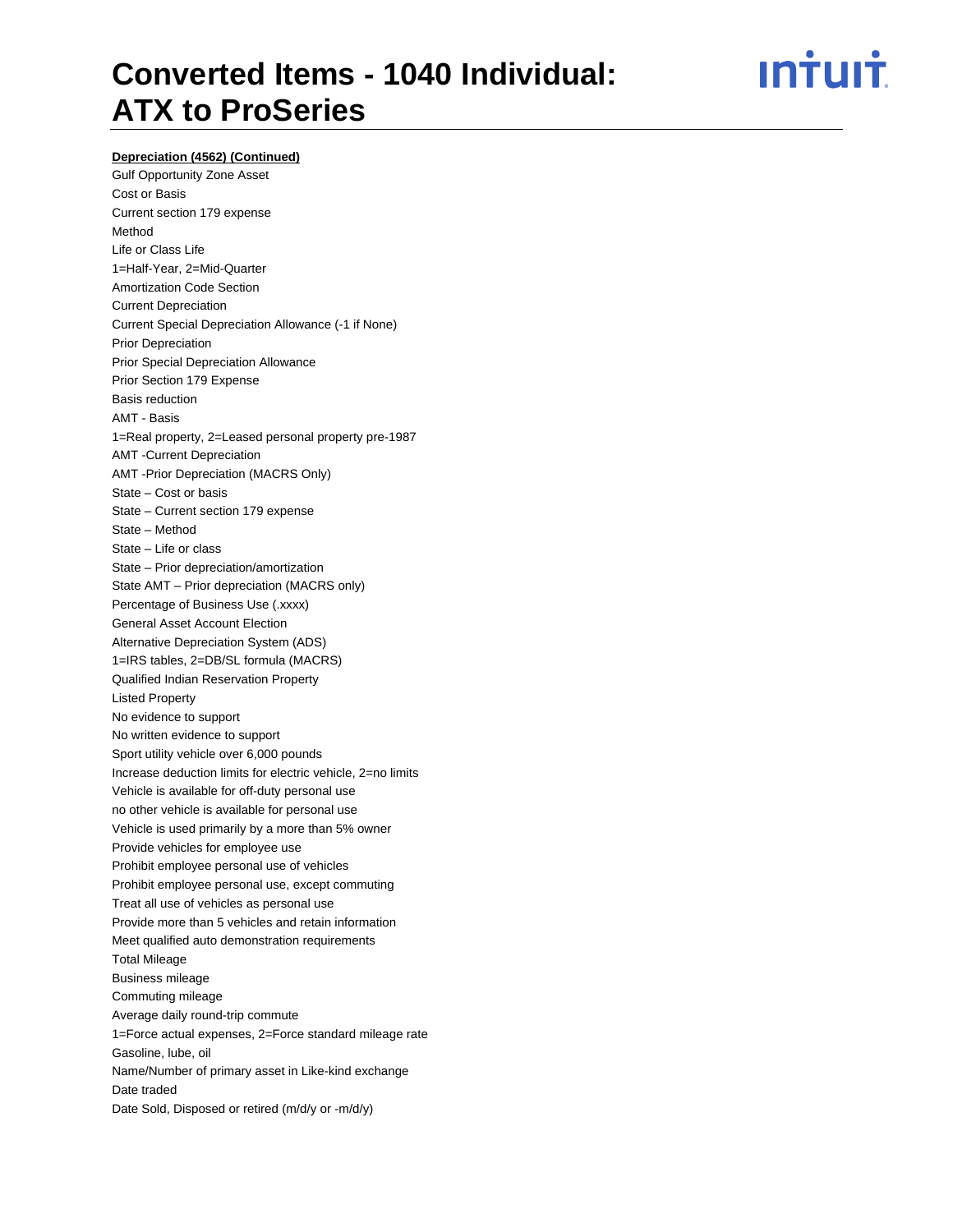

# **Depreciation (4562) (Continued)**

Expenses of Sale Sales Price (Form 4797) Blank=1245, 1=1250 Section 1250 …, applicable percentage Like-Kind: Description of property Like-Kind: Date placed in service (new asset) Like-Kind: Date of exchange Casualty/Theft Description

#### **Adjustments to Income**

*Qualified Student Loan Interest Paid* Traditional IRA Roth IRA Alimony Paid Other Adjustments

#### **Itemized Deductions**

Other Medical Expenses Personal Property Taxes Other Taxes Home Mortgage Interest on Form 1098 Miscellaneous Deductions (2%)

#### *Does Not Covert:*

*Home Mortgage Interest Not on Form 1098 Points not on Form 1098 Investment Interest Carryover*

*You will need to do the following to enter these amounts. They are reported in the section for Interest Paid.*

# *Does Not Convert: Charitable Contribution Carryovers*

*You will need to use the following steps to enter these amounts. Open up the client file, hit Ctrl + F to view forms, type the letters CO and press enter. This will take you to the Carryover worksheet. At the very bottom of the worksheet is where you can enter the carryover of charitable contributions. You will need to enter the amount of contribution disallowed in the current year on this field. For this field, press Ctrl + D to override and type in the amount that needs to transfer to next year's program.*

# **Business Use of Home** Business Use Total Area of Home

#### *Does Not Convert: Operating Expenses Carryover*

*You will need to use the following steps to enter these amounts. Open up the client file, hit Ctrl + F to view forms, type the numbers 8829 and press enter. This will take you to the Expenses for Business Use of Home. At the very bottom of the worksheet is where you can enter the carryover of Operating Expenses. For this field, press Ctrl + D to override and type in the amount that needs to transfer to next year's program.* 

**Vehicle / Employee Business Expense (2106)**

Spouse (Form 2106) Department of Transportation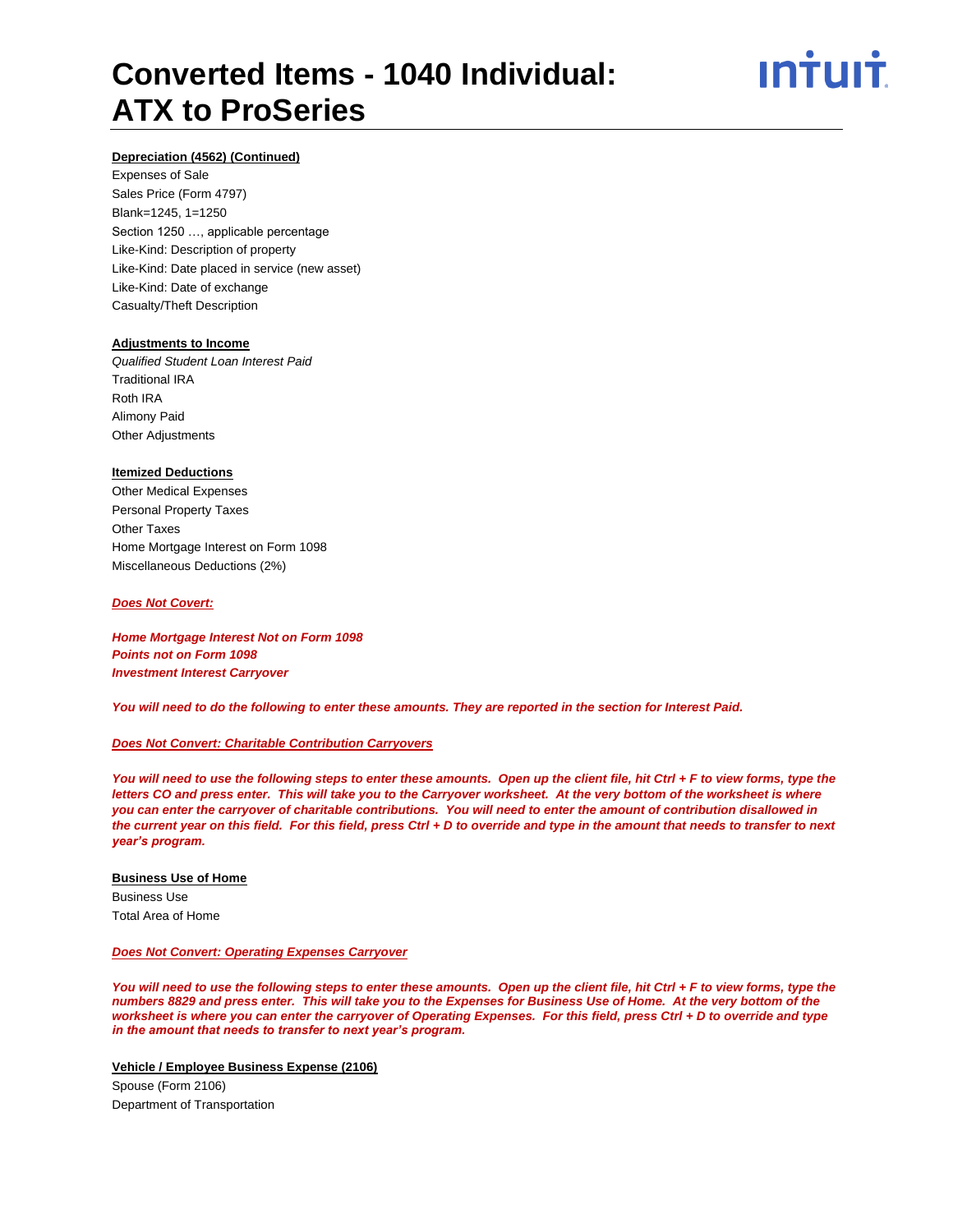ın†uı†

# **Vehicle / Employee Business Expense (2106) (continued)**

Local Transportation (Bus, Taxi, Train, Etc.) Travel Expenses *Vehicle Information Including Mileage Vehicle Expenses*

# **Foreign Income Exclusion (2555)**

Spouse Foreign Address of Taxpayer Employer's Name, US Address, or Foreign Address Employer Type Enter Last Year (After '81) Form 2555 for 2555-EZ was filed Country of Citizenship City and Country of Foreign Residence Travel information: Needed to provide Physical Presence Beginning Date for Bona Fide Residence (m/d/y) Ending Date for Bona Fide Residence (m/d/y)

### **Health Savings Account (8889)**

1=Self-Only Coverage, 2=Family Coverage Acquired interest in HAS after death of account holder

#### **Medical Savings Accounts (8853)**

Were uninsured when MSA was established 1=Self-Only Coverage, 2=Family coverage

# **Long-Term Care Insurance Contracts (8853)**

Information of Person Insured Spouse is Policyholder Other Individuals Received Payments for Insured Insured is Terminally Ill

#### **Child and Dependent Care Expenses**

Information of Persons and Expenses Qualifying for Dependent Care Information of Persons/Organization Providing Care Qualifying Expense Incurred and Paid in Current Year

### *Does Not Convert: 3800 Credit Carryovers*

*Any credits from Form 3800 that are to be carried over to the future year will need to be entered manually in the next year's ProSeries program.*

# **Foreign Tax Credit (1116)**

Name of Foreign Country Category of Income Other Foreign Source Income

# *Does Not Convert: Foreign Taxes Paid Carryover*

*You will need to use the following steps to enter these amounts. Open up the client file, hit Ctrl + F to view forms, type the*  numbers 1116W and press enter. This will take you to the Foreign Tax Credit Worksheet. At the very bottom of the *worksheet is where you can enter the carryover of Taxes Paid to the future year. For these fields, press Ctrl + D to override and type in the amount that needs to transfer to next year's program.*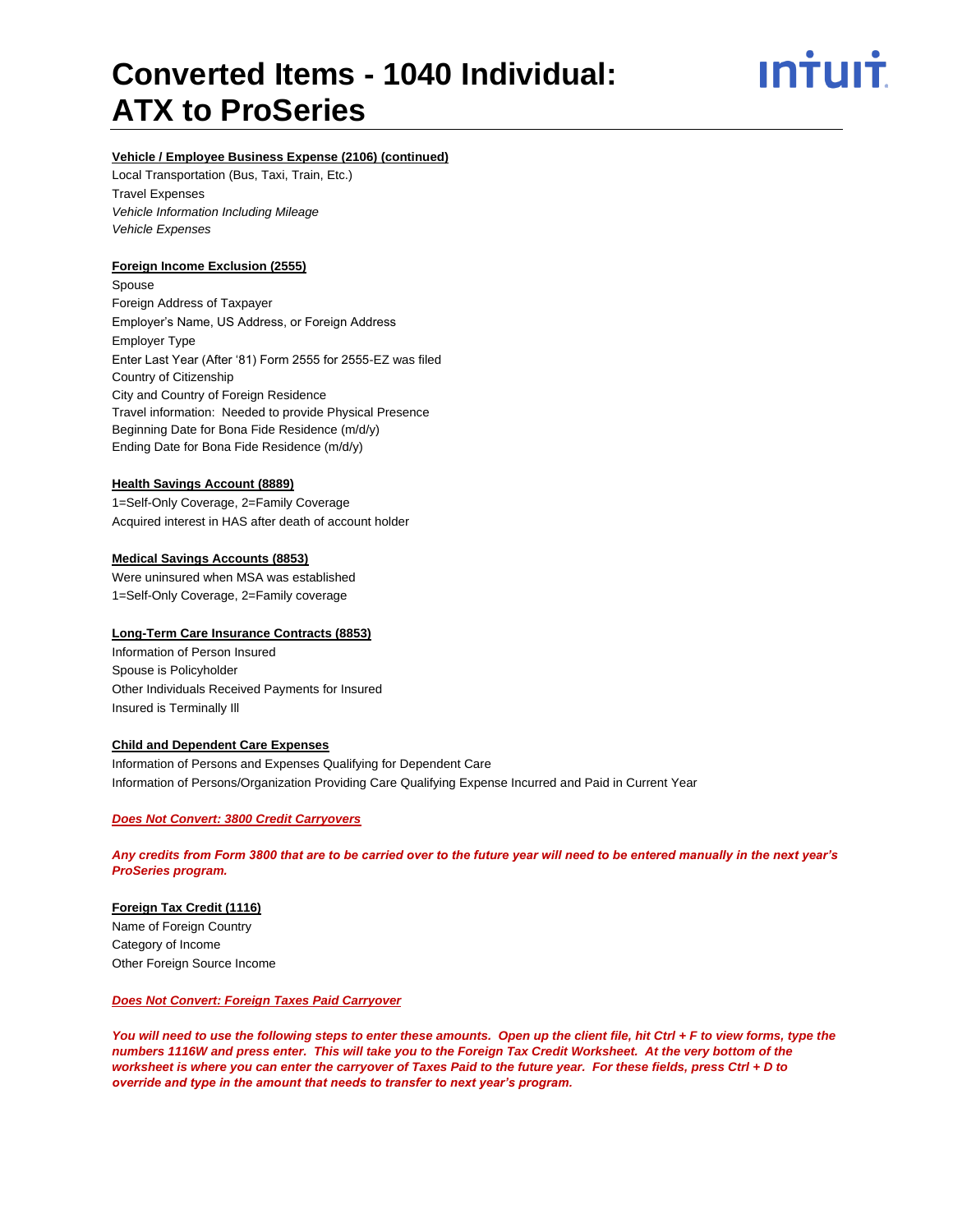

# **Qualified Adoption Expenses (8839)**

Name, ID, and Date of Birth Born Disabled Special Needs Child Foreign Child

### *Does Not Convert: Minimum Tax Credit (8801)*

*Due to a computed Form 6251 for AMT not being converted, you will need to be mindful if your client can receive this credit next year. Amounts computed from Alternative Minimum Tax Form 6251 will need to be entered into next year's program, Form 8801, to calculate a potential credit.*

#### **Household Employment Taxes**

Employer Identification Number Employee Total Cash Wages Subject to Social Security Taxes Total Cash Wages Subject to Medicare Taxes Federal Income Tax Withheld Paid Unemployment Contributions to Only One State Paid All State Unemployment Contributions by 4/15/YY All Wages Taxable for FUTA Were Also Taxable for State Unemployment Name of State

#### **Tax for Children Under 18 (8615)**

Parent Information

# **Affordable Care Act Subsidy/Penalty**

Marketplace Identifier Account Number Form  $(CtrI + T)$ Activity Number

#### **Prior Year Summary**

Income Adjustments Adjusted Gross Income Itemized Deductions *Exemptions Taxable Income* Other Taxes Amount Applied to Estimated Tax Amount Refunded to You Refund or Amount Due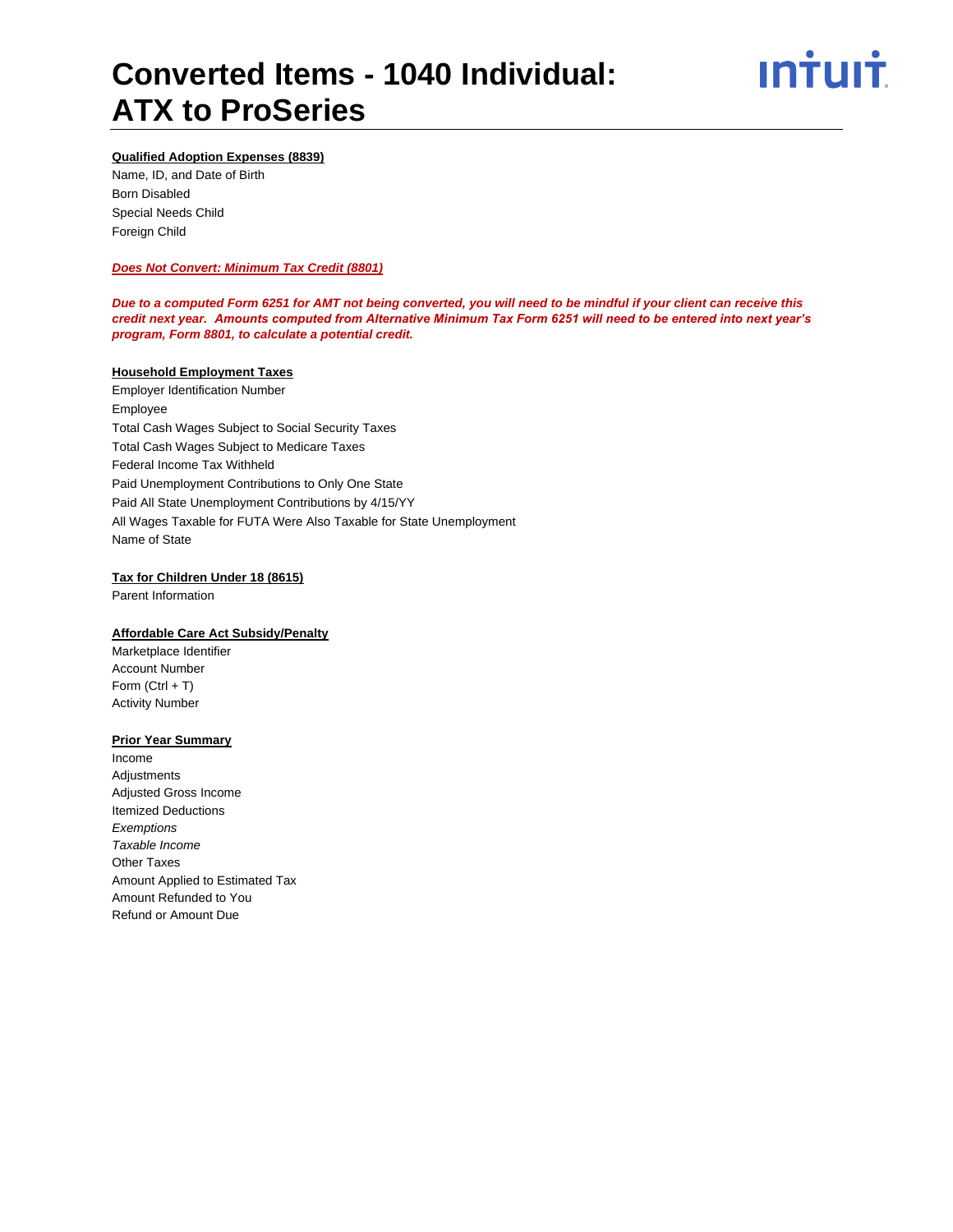This list provides details about how ProSeries converts the following 1065 calculated carryovers.

- **Number of Assets -** The conversion program converts a maximum of 2500 assets.
- **Number of Partners -** Maximum of 300 partners are converted.
- **Depreciation -** In the 2022 program, AMT prior depreciation should be reduced by Section 179 and any special depreciation taken in 2021. State depreciation entries should be reviewed and adjusted as necessary. Income. Enter state amounts only if the state amounts are different than federal.

Note: The installment sale section has a category for State Prior Year Installment Sales – Gross Profit Ratio and Ordinary Income. Enter state amounts only if the state amounts are different than federal.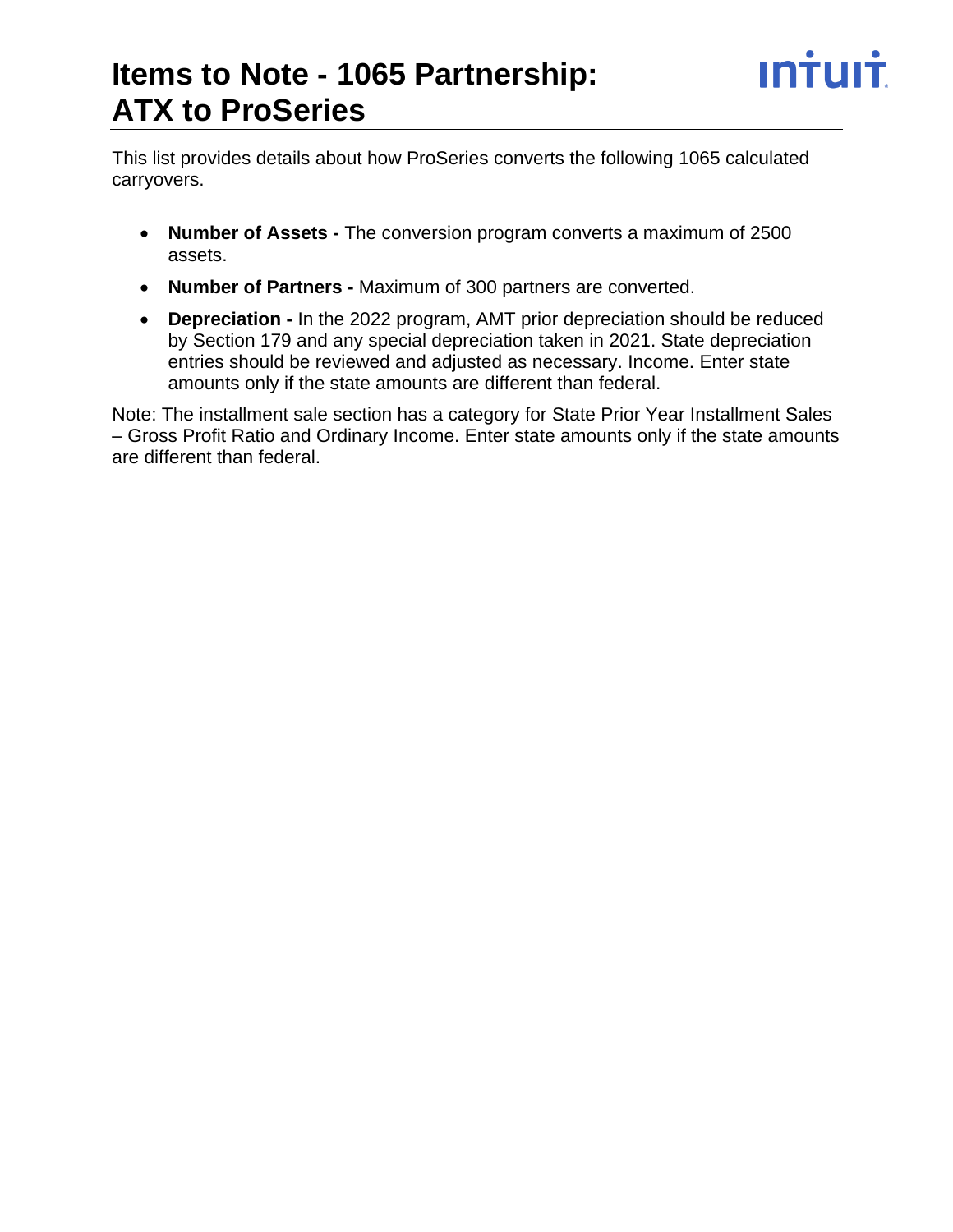# **Client Information**

Partnership General Information Fiscal Year End (mm) Date Business Began (m/d/y) Business Code & Activity Product or Service Accounting Method Type of Entity Partner's Capital Account

### **Miscellaneous Information**

Type of Entity Filing if Other Partner's capital accounts if "other" Name of TMP Representative if TMP is an entity Allow preparer/IRS discussion

#### **Other Information (Schedule B)**

Question 2: Was any partner a disregarded entity Question 4a: Owned directly 20% or more, or indirectly 50% or more of the total voting power of all classes of voting stock of any foreign or domestic CORP at year end Question 4b: Own directly 20% or more, or indirectly 50% or more in the profit, loss, or capital in any PAR or in the beneficial interest of a trust Question 5: File Form 8893, Election of Partnership Level Tax Treatment Publicly-traded partnership Partnership is making, or has in effect a Section 754 election Partnership has interest in a foreign bank account Number of partners that are foreign governments

### **Partner Information**

Partner Information Type of Entity General Partner or LLC Manager Foreign Partner

# **Partner Percentages**

Profit/Loss Sharing - End of Year Ownership of Capital - End of Year

#### **Income**

Passthrough Entity K-1 Information (1065) Passthrough Entity K-1 Information (1041) Other Income

### **Cost of Goods Sold**

Additional Section 263A Costs Other Costs Ending Inventory Inventory Method *Method: Cost Method: Lower of Cost or Market Other Method* LIFO Inventory Method Adopted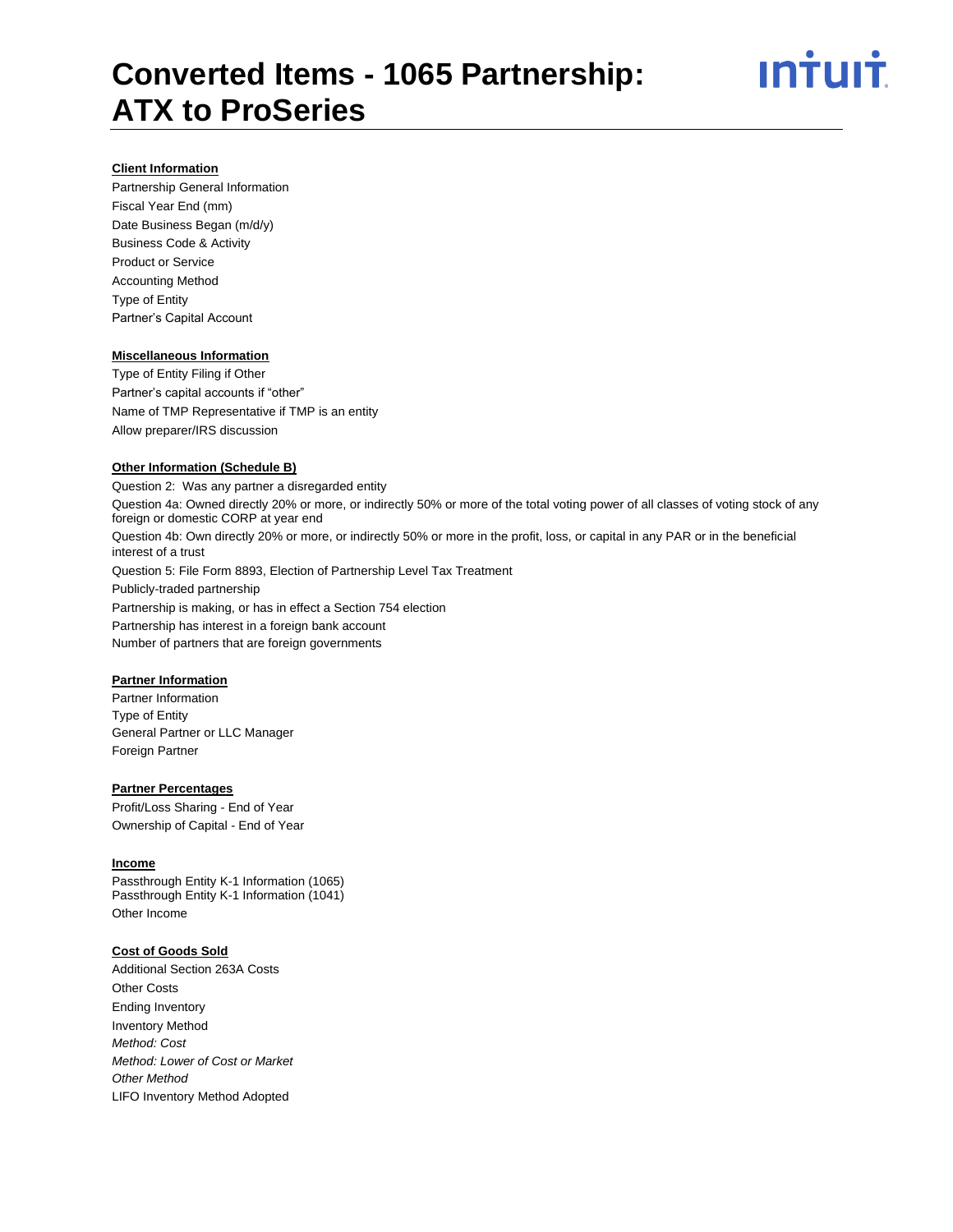# **Converted Items - 1065 Partnership: ATX to ProSeries**

<u>ıntuıt</u>

# **Cost of Goods Sold (continued)**

Rules of Section 263A Apply

# **Farm Income (Schedule F / Form 4835)**

Agricultural Activity Code Accounting Method Did Not Materially Participate (Sch. F Only) Ending Inventory of Livestock, Etc. - Accrual Method

#### **Deductions**

Other Deductions Real Estate taxes

# **Rental Real Estate Activities (Form 8825)**

Property Information Type of Property Other Expenses

#### **Depreciation (4562)**

Description of Property Form Activity name or number **Category** Date placed in service Cost or basis Method Life or class life Half-Year, Mid-Quarter Amortization code section Prior section 179 expense Prior special depreciation Allowance Prior depreciation/amortization AMT Depr: Basis AMT Depr: real property, leased personal property (pre-1987) Qualified disaster assistance property Listed Property Date Sold or Disposed of Elect Simplified Method Sales Price Expense of Sale

# **Dispositions (Schedule D, 4797, Etc.)**

Description of Property Date Acquired Date Sold Short-Term, Long-Term Prior Years' Payments Ordinary Income Disposition of Asset w/ Prior Section 179 expense Like-Kind Property Received – Description Like-Kind Property Received – Date Property Identified Like-Kind Property Received – Date Property Received Related Party: General Information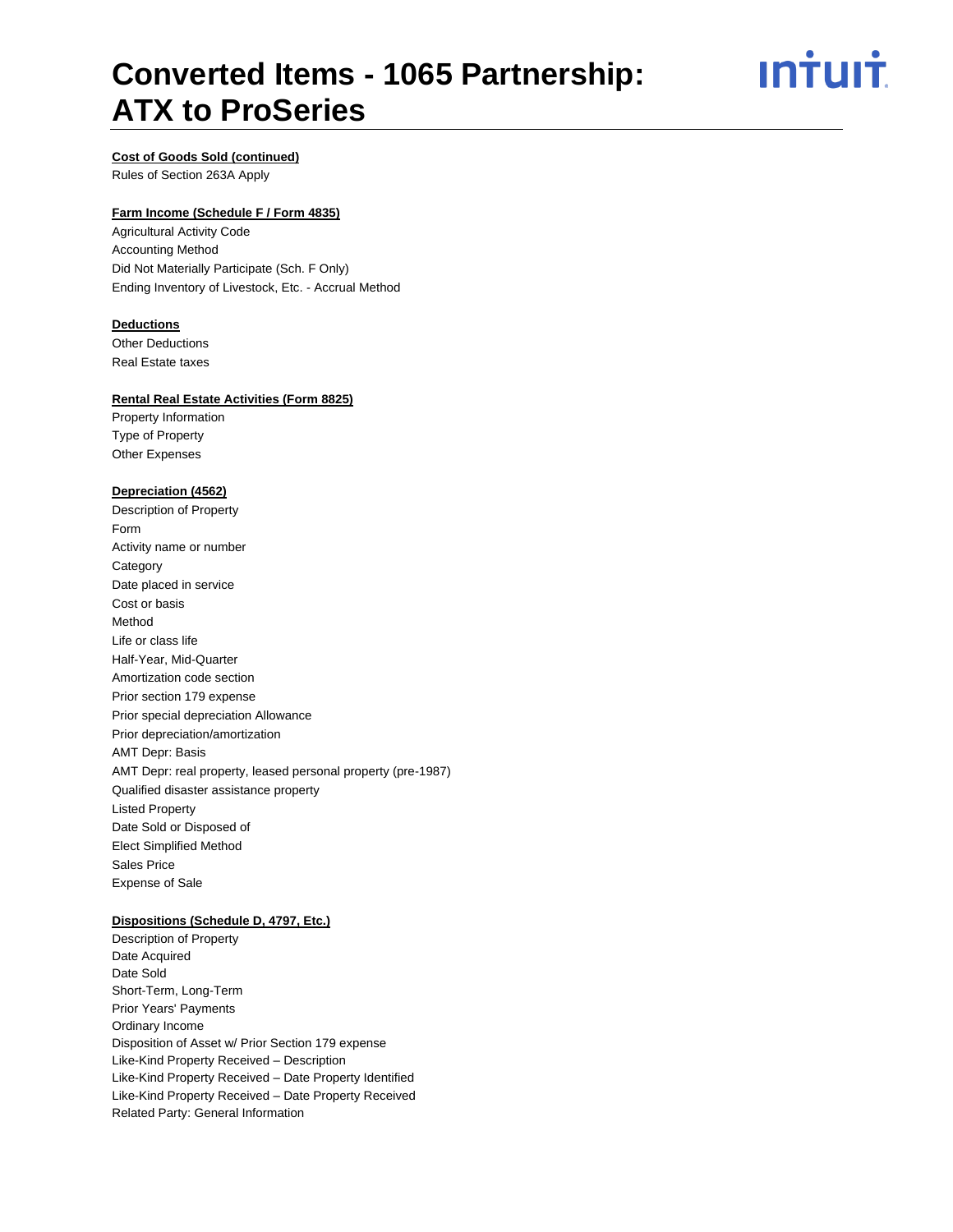# **Converted Items - 1065 Partnership: ATX to ProSeries**



# **Dispositions (Schedule D, 4797, Etc.) (continued)**

Taxpayer ID Number Relationship to Taxpayer Marketable Security

#### **Small Employer Health Insurance Premiums Credit (8941)**

Name or ID

# **Low-Income Housing**

Building ID Number Newly constructed or existing building. Section 42(e) rehabilitation expenditure Partnership does not have Form 8609 issued by housing credit agency Building qualified as part of low income housing project and met section 42 requirements 1=yes 2=no Decrease in the building's qualified basis for this tax year Eligible Basis from Form 8609, Part II. Line 7b Maximum Housing Credit Available from Form 8609

# **Other Schedule K Items**

Other Income Other Deductions Other Credits Foreign transactions: Country Foreign transactions: Other transactions Other items

### *Does Not Convert: Partners' Distributive Share Items*

# **Passthrough Entity K-1 Information**

Name of K-1 Entity Address of K-1 Entity Employer Identification Number

# **Balance Sheet (Assets) - Ending Amounts Only**

*Cash Trade notes and accounts receivable Inventories U.S. government obligations Tax-exempt securities Mortgage and real estate loans*

# *Does Not Convert:*

*Buildings and other depreciable assets Less accumulated depreciation Other Assets, Other Liabilities and Other Investments Intangible assets Less accumulated amortization Total assets Total liabilities and capital*

# **Balance Sheet (Liabilities and Capital) - Ending Amounts Only**

Accounts payable Loans from partners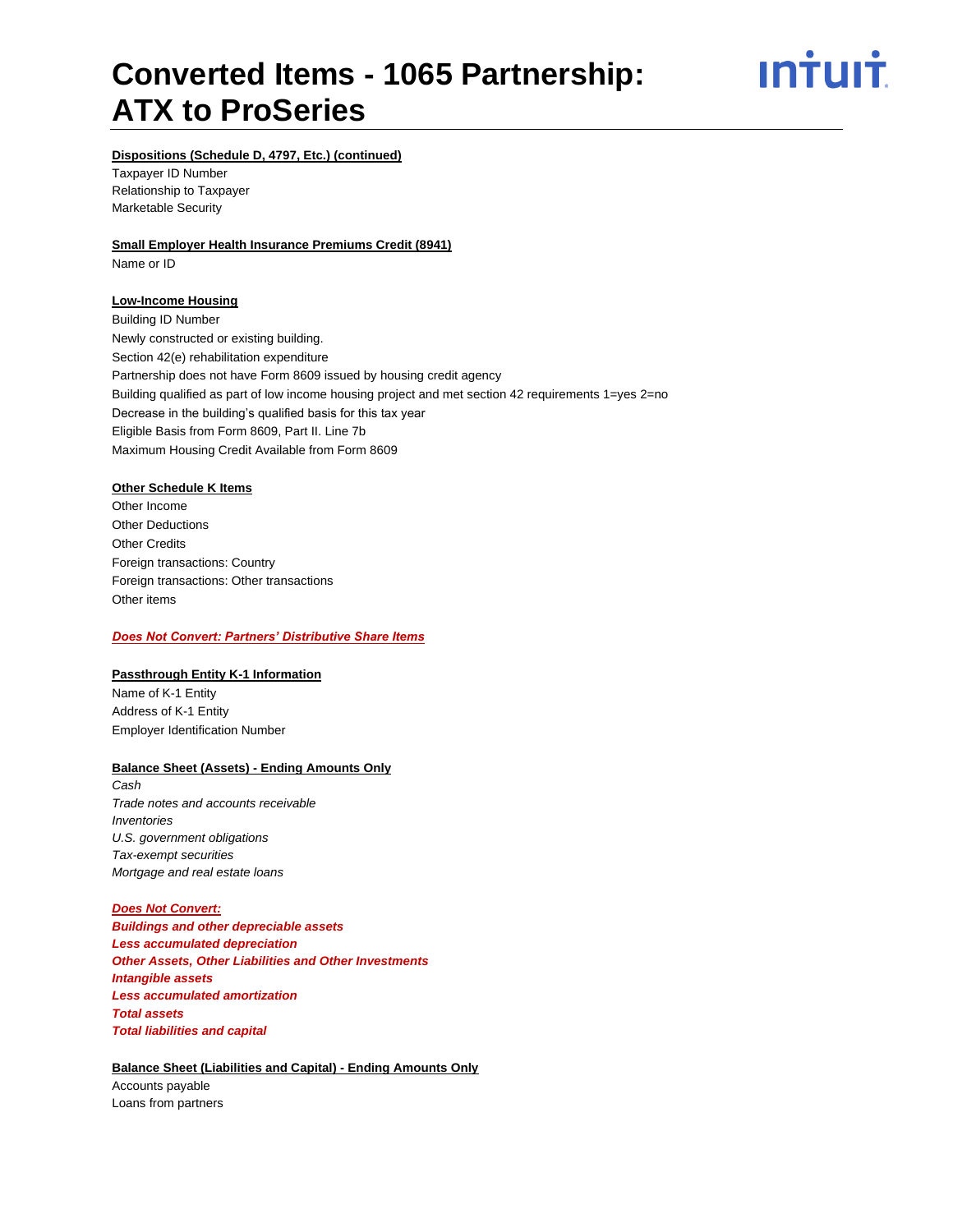# **Converted Items - 1065 Partnership: ATX to ProSeries**

# <u>ıntuıt</u>

# **Balance Sheet (Liabilities and Capital) - Ending Amounts Only (continued)**

Mortgages, notes payable – current year All nonrecourse loans Mortgages, notes payable –long-term

# **Schedule M-1**

Income on Sch. K Not Recorded on Books Expenses Recorded on Books Not Included on Schedule K: Non-Deductible Expenses Expenses Recorded on Books Not Included on Schedule K: Other Income Recorded on Books Not Included on Schedule K: Tax-Exempt Income Income Recorded on Books Not Included on Schedule K: Other Deductions on Sch. K Not Charged Against Book Income – Other

# **Schedule M-3**

Schedule M-3 Reportable Entity Partner Information Type of Income Statement Prepared Net Income (Loss) Reconciliation: Net Income or Loss of Other Foreign Disregard. Entities Net Income (Loss) Reconciliation: Net Income or Loss of Other U.S. Disregard. Entities Income or Loss from Equity Method Foreign Corporations: Entity Name Gross Foreign Dividends Not Previously Taxed: Dividend Payer Subpart F, QEF, and Similar Income Inclusions: Entity Name Gross Foreign Distributions Previously Taxed: Entity Name Income or Loss from Equity Method U.S. Corporations: Entity Name U.S. Dividends: Dividend Payer

# **Prior Year Summary**

Income *Cost of Goods Sold* **Deductions** *Other Rental RE/Rental Credits AMT Items Tax-exempt Income Distributions*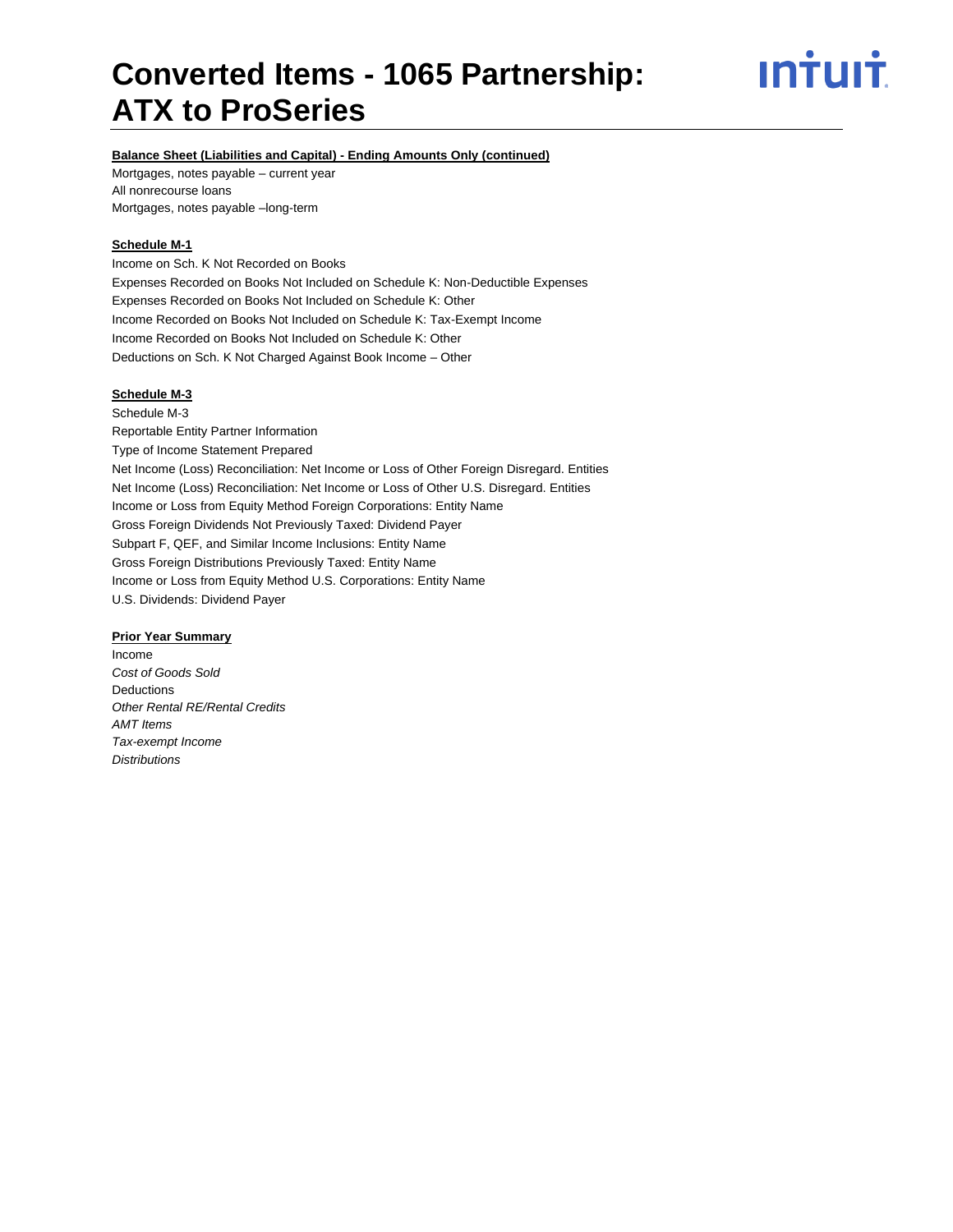This list provides details about how ProSeries converts the following 1120 calculated carryovers.

- **Number of Assets -** The conversion program converts a maximum of 2500 assets.
- **Depreciation -** In the 2022 program, AMT prior depreciation should be reduced by Section 179 and any special depreciation taken in 2021. State depreciation entries should be reviewed and adjusted as necessary.

**Note:** The installment sale section has a category for State Prior Year Installment Sales - Gross Profit Ratio and Ordinary Income. Enter state amounts only if the state amounts are different than federal.

- ACE Life on Depreciable Assets If acquired before the 1990 tax year, they cannot be converted. Enter the remaining ACE life (as of the beginning of the 1990 tax year) in the ProSeries program for each of these assets.
- **Consolidated Clients -** The 2021 conversion program converts each parent, subsidiary, and the consolidating company's client information to the ProSeries program. Each of these entities is assigned a unique ProSeries client number. The conversion program also converts the information necessary to complete Form 851, Affiliations Schedule and the descriptions of the consolidated eliminations and adjustments accounts used in the ATX program that have ProSeries equivalents.

Before you run the ProSeries Transfer Wizard on a consolidated client, you must:

- **1.** Enter the ProSeries client number the conversion program assigned to the parent company in the consolidated return in "Client Number". The ProSeries program automatically enters the name, street address, city, state, ZIP code, EIN, principal business activity, business code number, and beginning/ending fiscal year dates for the parent company.
- **2.** Refer to the "Subsidiaries Only" section of the Affiliations Schedule to determine the ProSeries client number applicable to the information for each subsidiary company. Note the client number that links the correct information needed to complete Form 851 for each subsidiary.
- **3.** Enter the ProSeries client number the conversion program assigned to each subsidiary company included in the consolidated return in "Client number". The ProSeries program automatically enters the name, street address, city, state, ZIP code, EIN, principal business activity, business code number, and beginning/ending fiscal year dates for each company.
- Review and adjust (if necessary) the information in the "Subsidiaries Only" section of each Affiliations Schedule. Confirm that each subsidiary company contains the correct information needed to complete Form 851.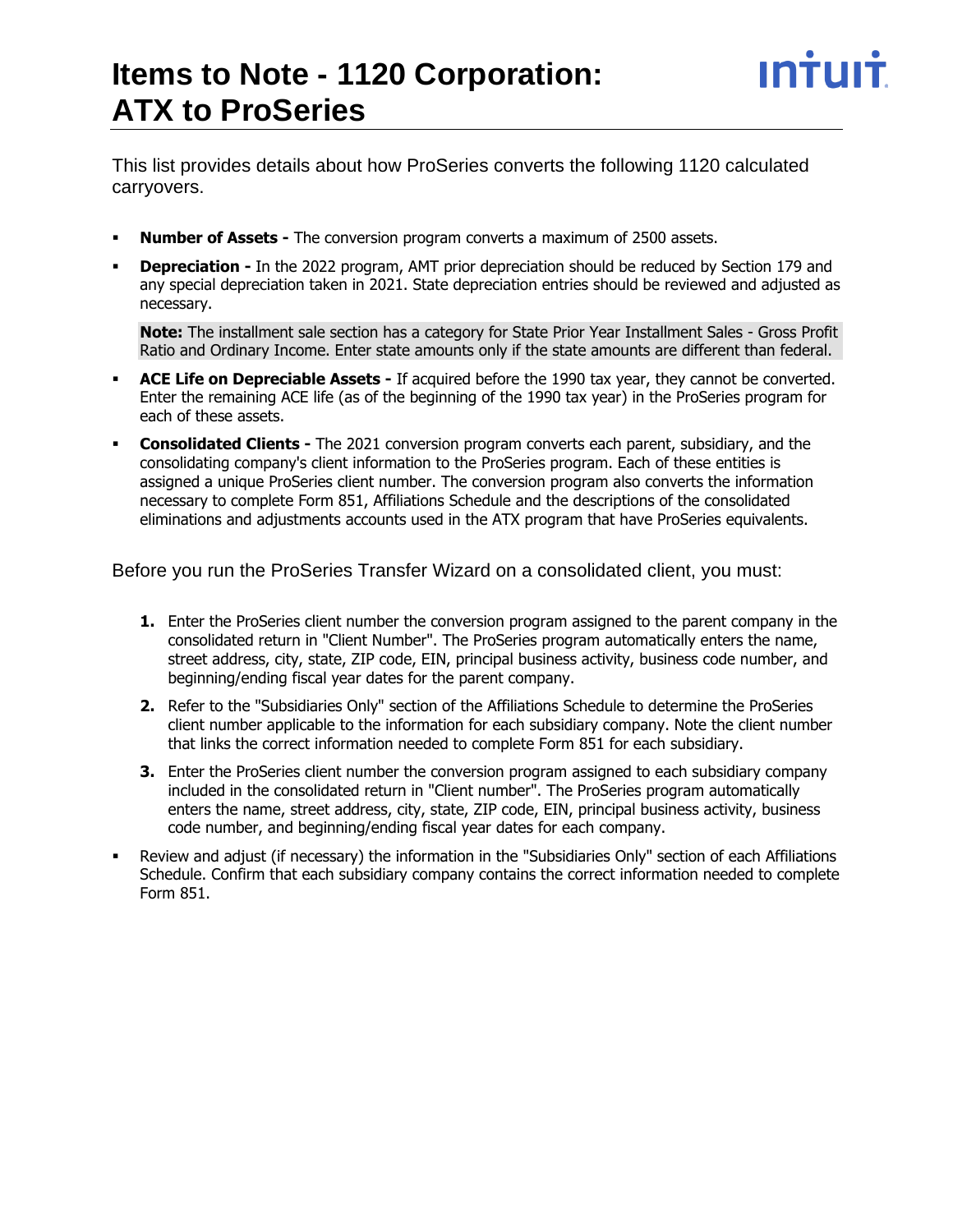

# **Client Information**

General Information Fiscal Year End Date Incorporated Business Code & Activity Product or Service Accounting Method Number of Shareholders

### **Officer Information**

Officer Name & SSN Time Devoted to Business % of Common Stock Owned (xx.xx) % of Preferred Stock Owned (xx.xx)

#### **Miscellaneous / Other Information**

Title of Signing Officer Allow Preparer / IRS Discussion Qualified Personal Service Corporation Consolidated Return Personal Holding Company Foreign Person Owns Over 25% of Corporation's Stock Percentage Owned by Foreign Person (xxx.xx) Foreign Owner's Country Number of Forms 5472 Attached Other Accounting Method Direct Deposit of Refund/Electronic Payment Information Distribution From or Grantor of Foreign Trust Corporation Owned Foreign Disregarded Entity Number of Forms 8858 Attached Number of Forms 8865 Attached Corporation is a Shareholder of a Controlled Foreign Corporation Number of Forms 5471 Attached Country of Foreign Bank Account Number of Forms 8873 Attached Extraterritorial Income Exclusion

#### **Invoice & Letter**

Prior Year Preparation Fee (Memo Only)

#### **20% Direct or 50% Direct/Indirect Owned Entities**

Entity type Country of incorporation/organization, if not U.S

#### **Foreign Owned Corporation Information (5472)**

Principal Country(ies) Where Business is Conducted Country(ies) of Filing Income Tax Return as a Resident Consolidated Filing of Form 5472 Direct 25% Shareholder Information Ultimate Indirect 25% Shareholder Information Related Party Information Country(ies) of Filing Income Tax Return as a Resident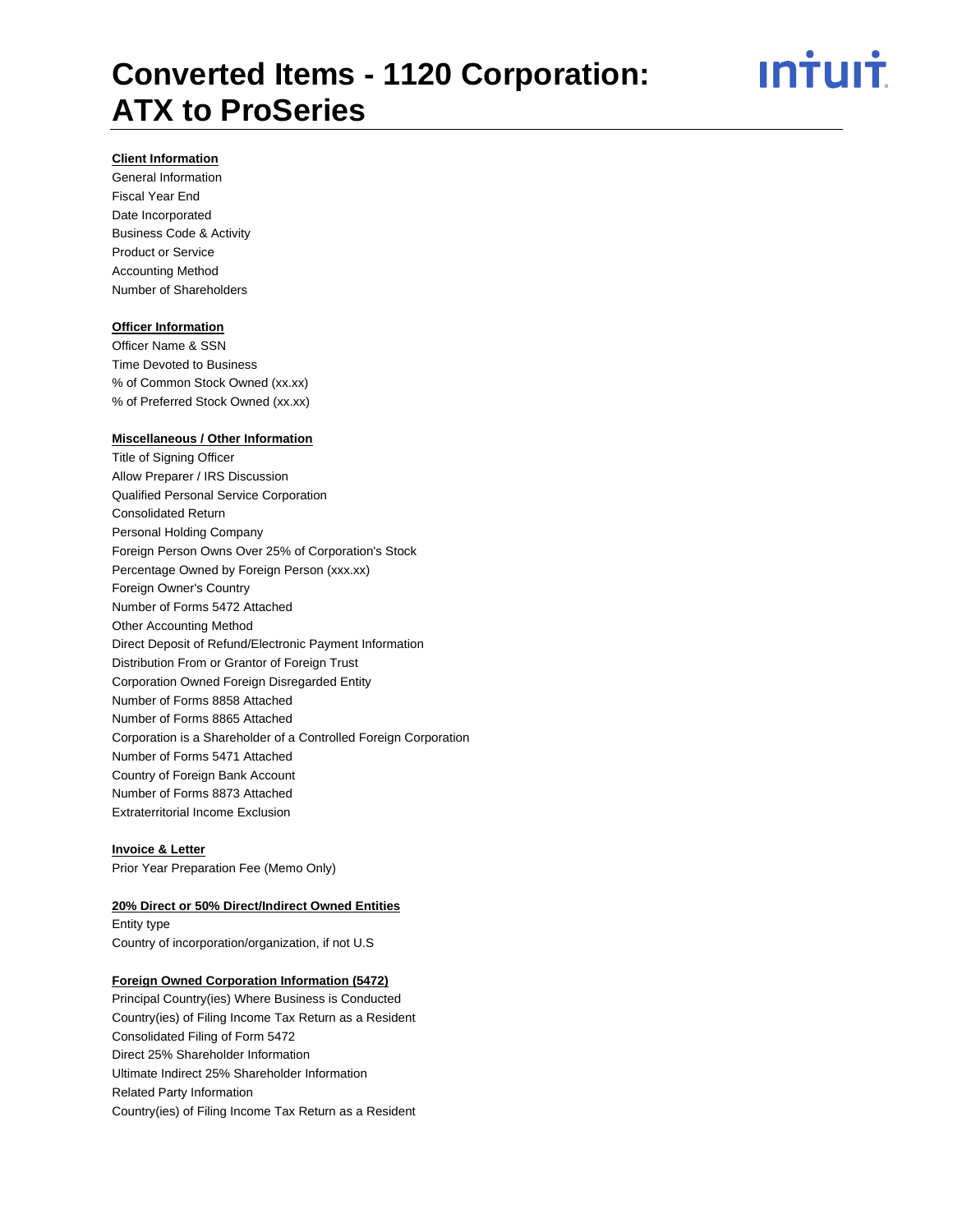

# **Foreign Owned Corporation Information (5472) (continued)**

Type of Party: 1=Foreign Person, 2=U.S. Person Related to Reporting Corporation Related to 25% Foreign Shareholder 25% Foreign Shareholder Reasonable Estimates are Used

### *We do not currently convert estimated payments that have been applied to the future tax year.*

# **Automatic Extension (7004)** Qualified Under Reg. Sec. 1.6081-5: 1=Yes, 2=No

# **Income**

Other Income

# **Cost of Goods Sold1125-A**

Additional Section 263A Costs Ending Inventory Cost Lower of Cost or Market Other Method Rules of Section 263a Apply

# **Disposition (Schedule D, 4797, Etc.)**

Description of Property Date Acquired & Date Sold Prior Years' Payments Ordinary Income Portion Like- Kind Property Received - Description Like-Kind Property Received - Date Property Identified & Received (m/d/y) Name, Address, Relationship and ID of Related Party

### *Does Not Covert: Unallowed Expenses*

# *We do not convert any Unallowed Expenses for Form 8810. These will need to be entered in the future year program in the 8810 Form.*

### **Depreciation (4562)**

Description of Property Form Activity Name or Number **Category** Date Placed in Service Special Depreciation Allowance: 1=50%, 2=30%, 3=None Cost or Basis Method Life or Class Life 1=Half-Year, 2=Mid-Quarter Amortization Code Section Current Depreciation Prior Depreciation Current Special Depreciation Allowance (-1 if None)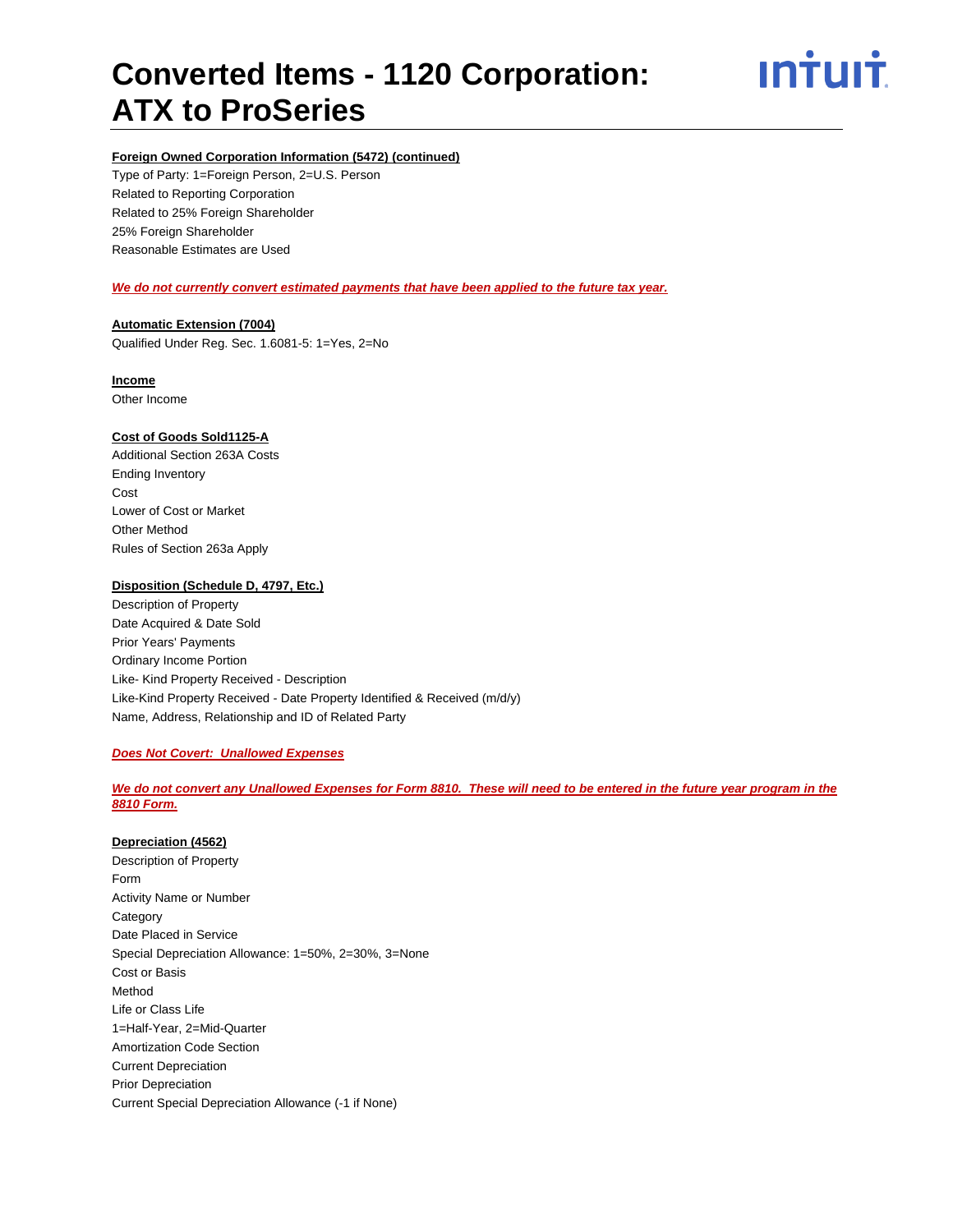

# **Depreciation (4562) (continued)**

Prior Section 179 Expense Prior Special Depreciation Allowance AMT - Basis AMT - Class Life (Post-1986) AMT - Current Depreciation AMT - Prior Depreciation (MACRS Only) ACE - Basis ACE - Life ACE - Current Depreciation (-1 if None) ACE - Prior Depreciation Percentage of Business Use (.xxxx) General Asset Account Election IRS Tables Only Qualified Indian Reservation Property Listed Property Date Sold or Disposed of (m/d/y or -m/d/y) Sales Price (-1 if None) Expenses of Sale Blank=1245, 1=1250

### *Does Not Covert: Net Operating Loss Carryovers and Contribution Carryovers*

*We do not convert any NOL or Contribution carryovers. You will need to use the following steps to enter this amount. Open up the client file, hit Ctrl + F to view forms, type the letters CARRY and press enter. You will then need to click on the Miscellaneous Carryovers worksheet link. Find the section titled "Form 1120" and find the line for Net Operating Losses. Under the far right column, type in the amount that needs to transfer to next year's program.*

#### **Small Employer Health Insurance Premium Credit 8941**

Names of Individuals Considered Employees

*Does Not Covert: 3800 Credits carried forward*

*Any credits from form 3800 that are to be carried over to the future year will need to be entered manually.*

### **Schedule A (8609) / LIH Recapture (8611)**

Building ID Number Eligible Basis from Form 8609, Part II, Line 7b Low-Income Portion (.xxxx) Credit Percentage from Form 8609, Part I, Line 2 (.xxxx) Maximum Housing Credit Available from Form 8609, Part I, Line 1b

### *Does Not Covert: Minimum Tax Credit (8827)*

*Due to a computed Form 4626 for AMT not being converted, you will need to be mindful if your client can receive this credit next year. Amounts computed from Alternative Minimum Tax Form 4626 will need to be entered into next year's program, Form 8827, to calculate a potential credit.*

#### **Alternative Minimum Tax (4626)**

Small Corporation Determination - Gross Receipts (Preceding 3 Years)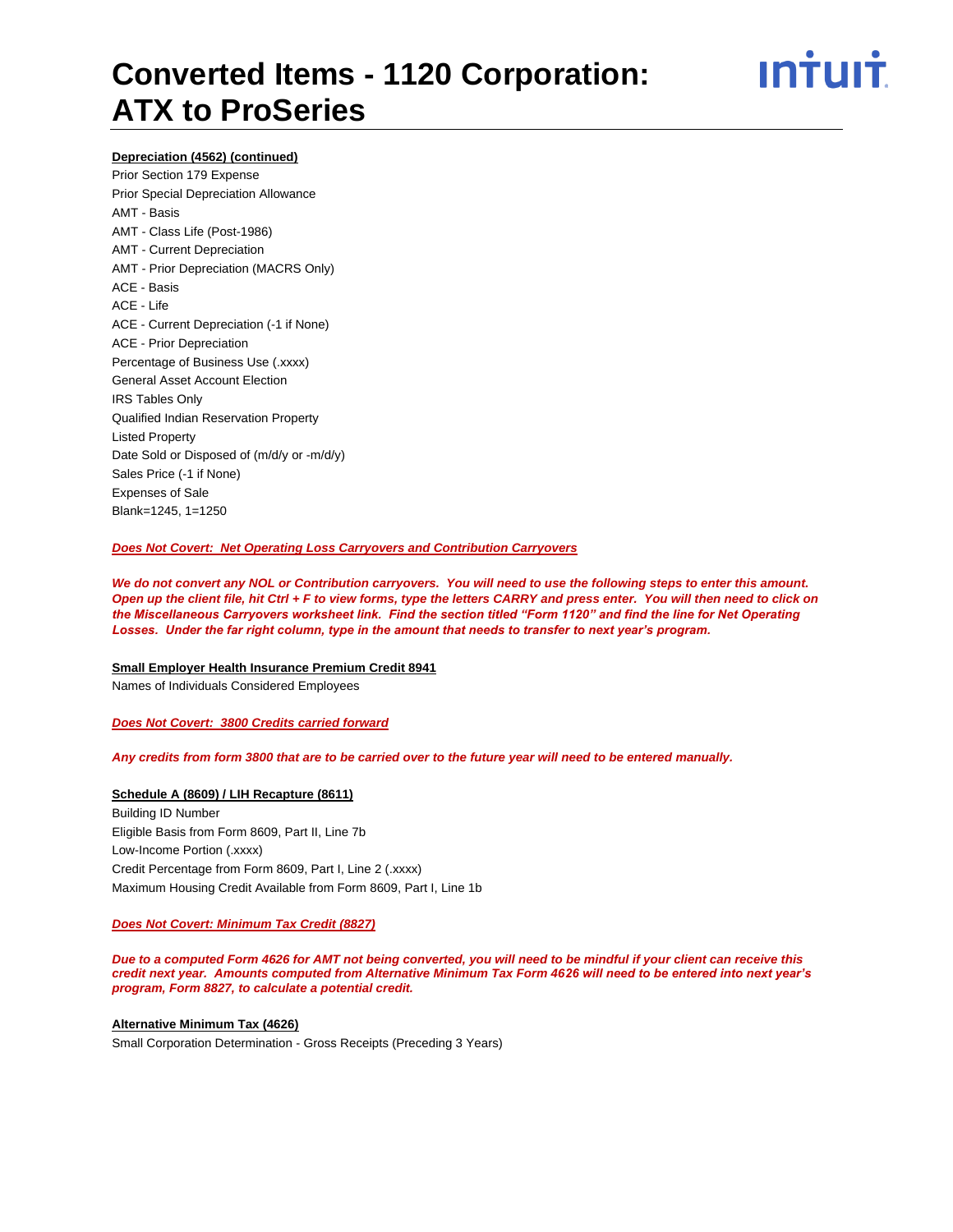<u>ıntuıt</u>

# **Balance Sheet (Assets) - Ending Amounts Only**

Cash

Accounts Receivable Less Allowance for Bad Debts Inventories, if Different from Screen 10 U.S. Government Obligations Tax-Exempt Securities Loans to Stockholders Mortgage and Real Estate Loans Buildings and Other Depreciable Assets Less Accumulated Depreciation Depletable Assets Less Accumulated Depletion Land (Net of Any Amortization) Intangible Assets Less Accumulated Amortization *Any other assets or investments will need to be entered manually*

### **Balance Sheet (Liabilities and Capital) - Ending Amounts Only**

Accounts Payable Mortgages, Notes Payable - Current Year Loans from Stockholders Mortgages, Notes Payable - Long-Term Preferred Stock Common Stock Additional Paid-in Capital Adjustments to Shareholders Equity Less Cost of Treasury Stock *Any other liabilities will need to be entered manually*

### **Schedule M-1**

Income Subject to Tax Not Recorded on Books Expenses on Books Not Included on Return - Other Income on Books Not Included on this Return - Other Deductions Not Charged Against Book Income - Other

### **Other Schedule M-3 Items (Descriptions Only)**

Other Income (Loss) Items With Differences Section 118 exclusion descriptions

### **Form 1120-H**

Home owners association Type of Homeowner's Association Other Deductions

#### **Prior Year Summary**

Income **Deductions** Taxable Income Tax Amount Owed Overpayment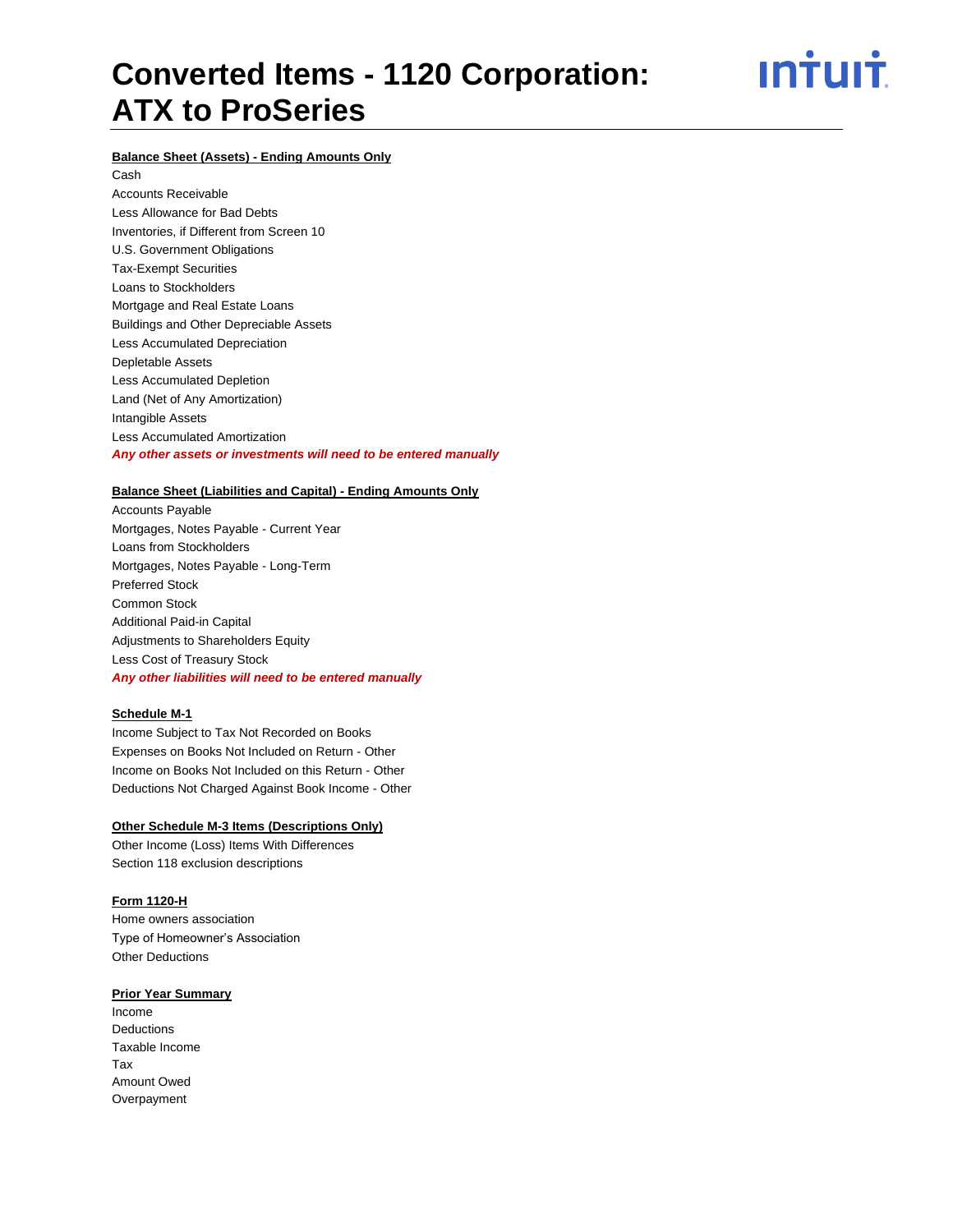**Intuit** 

# **Prior Year Summary (continued)**

Credited to Next Year's Tax Amount Refunded Balance Sheet Homeowners Associations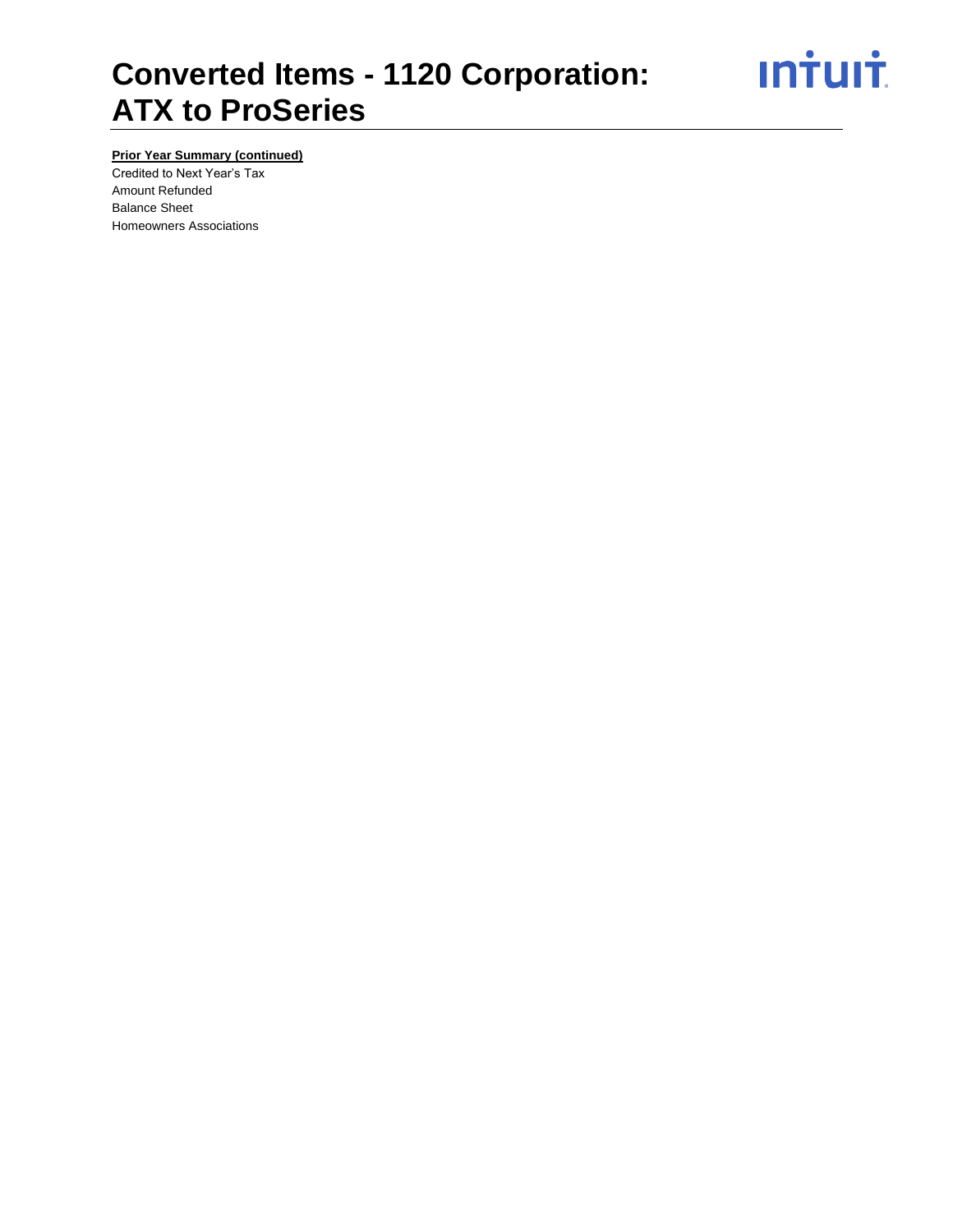# **Items to Note – 1120S S-Corporation: ATX to ProSeries**

This list provides details about how ProSeries converts the following 1120S calculated carryovers.

- **Number of Assets -** The conversion program converts a maximum of 2500 assets.
- **Depreciation -** In the 2022 program, AMT prior depreciation should be reduced by Section 179 and any special depreciation taken in 2021. State depreciation entries should be reviewed and adjusted as necessary.

Note: The installment sale section has a category for State Prior Year Installment Sales - Gross Profit Ratio and Ordinary Income. Enter state amounts only if the state amounts are different then federal.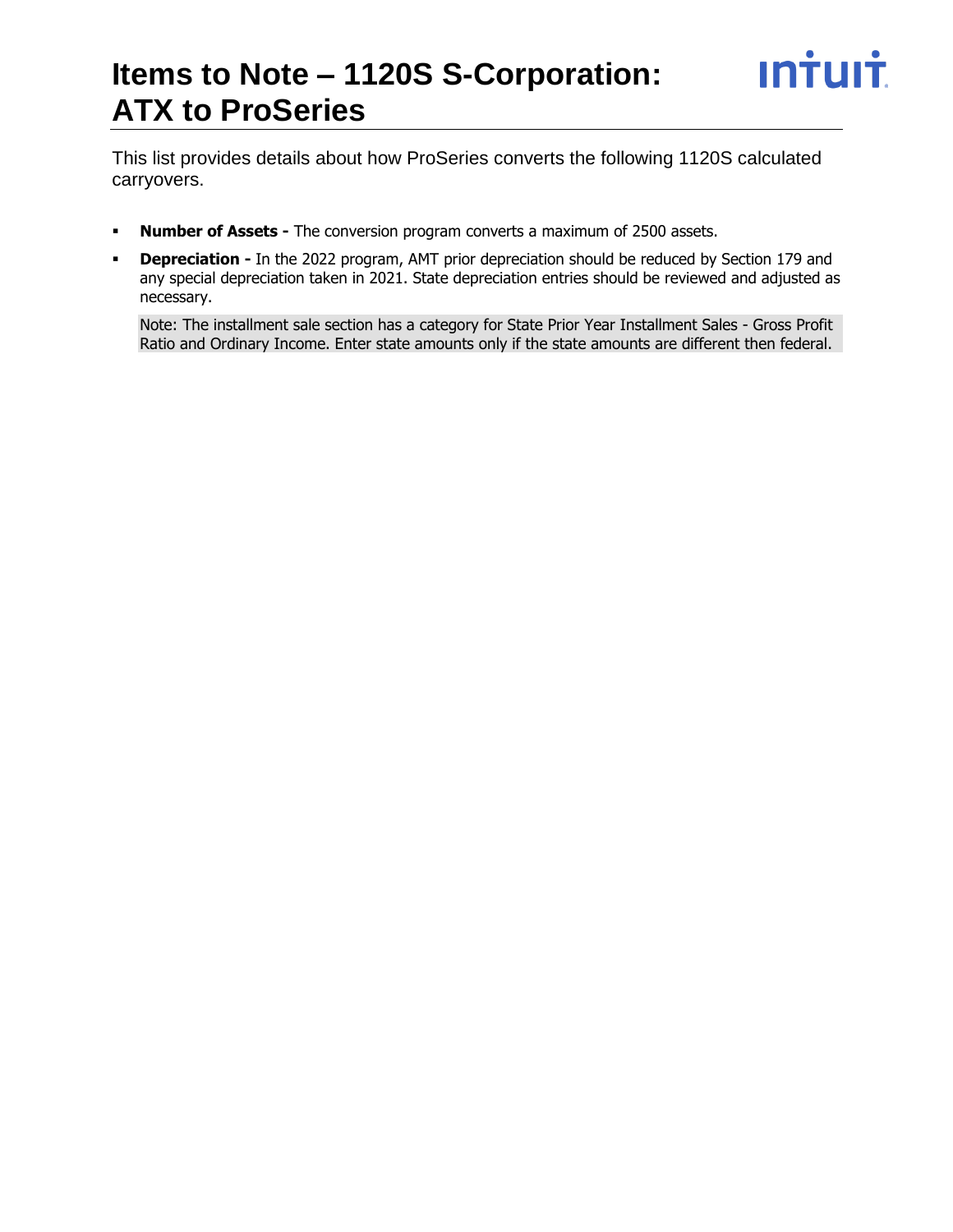# **Client Information**

General Information Fiscal Year End Date Incorporated Date Elected S Corporation Business Code & Activity Product or Service Accounting Method

# **Miscellaneous Info., Other Info. (Sch. B) Amended Return**

Corporation filed or is required to file Form 8918 Required to file Form(s) 1099 in the current year Title of Signing Officer Allow Preparer / IRS Discussion Shareholder was a Disregarded Entity Direct deposit of refund Routing Number Depositor Account Number Type of Account: Checking or Savings

# **Invoice, Letter, Filing Instructions**

Prior Year Preparation Fee

# **Shareholder Information**

Shareholder Name, ID, Address, Resident State

### **Stock Ownership**

Number of Shares Owned at Year End

### **Shareholder's Basis**

Stock basis at the beginning of tax year Prior year loss in excess of basis Debt basis at beginning of tax year, if different

# **Estimated Tax**

Overpayment applied

# **Penalties & Interest**

Optional Annualized Method: Option I, Option II, and Standard

# **Ordinary Income**

Other Income

### **Cost of Goods Sold**

Additional Section 263A Costs Other Costs Ending Inventory Inventory Method Rules of Section 263A Apply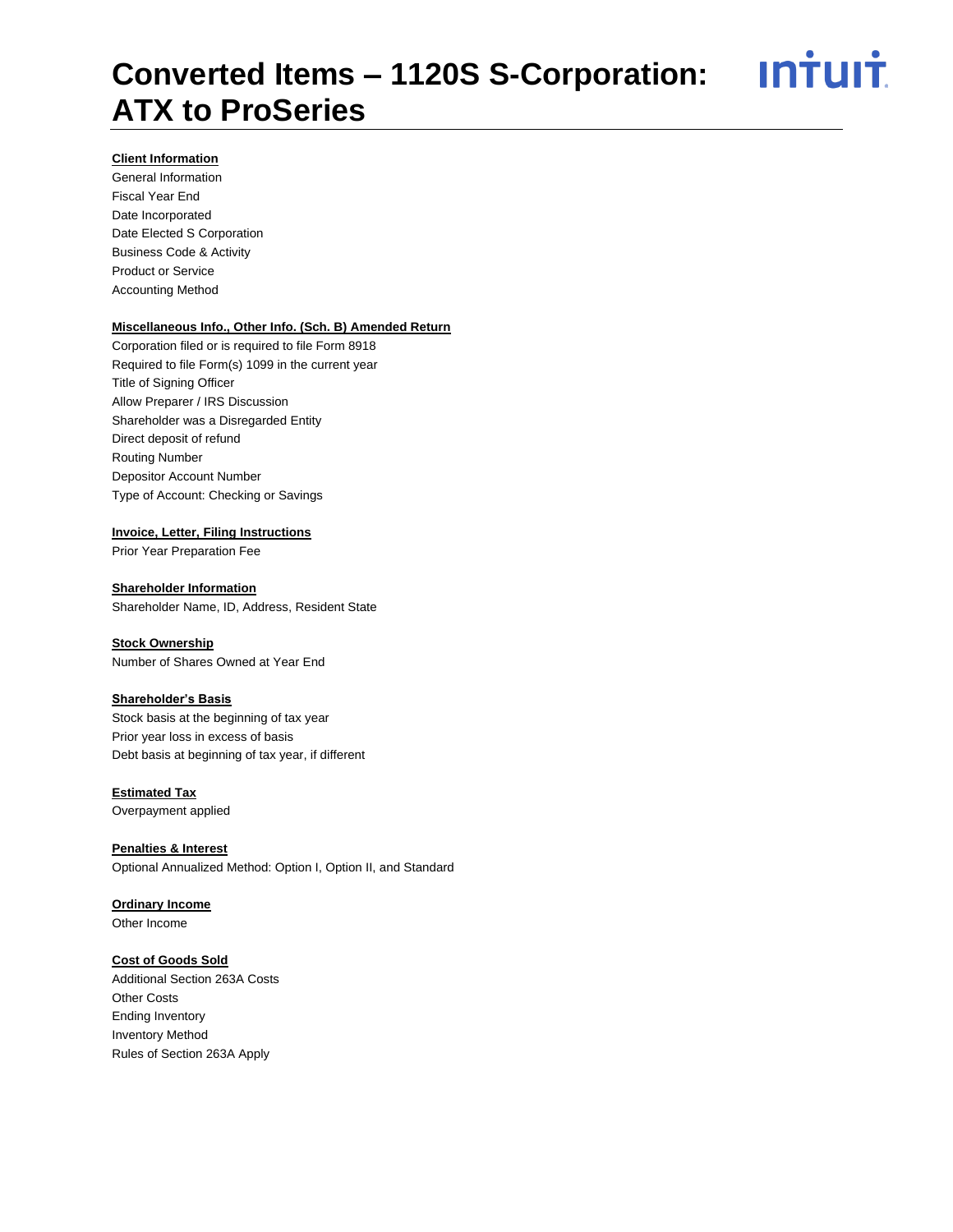# <u>**Intuit**</u> **Converted Items – 1120S S-Corporation: ATX to ProSeries**

# **Ordinary Deductions**

Taxes - Other Other Ordinary Deductions

# **Depreciation (4562)**

Description of Property Form & Number of Form Category Date Placed in Service Special Depreciation Allowance: 1=50%, 2=30%, 3=None Cost or Basis Method Life or Class Life 1=Half-Year, 2=Mid-Quarter Amortization Code Section Current Depreciation Prior Depreciation Current Special Depreciation Allowance (-1 if None) Prior Special Depreciation Allowance Prior Section 179 Expense AMT - Basis AMT- Class Life (Post-1986) AMT - Current Depreciation AMT - Prior Depreciation (MACRS Only) Percentage of Business Use (.xxxx) General Asset Account Election IRS Tables Only Listed Property Qualified Indian Reservation Property Date Sold or Disposed of (m/d/y or -m/d/y) Sales Price (-1 if None) Expenses of Sale Blank=1245, 1=1250

# **Schedule K Income and Deductions**

Other Income (Loss) Other Deductions

# *Does Not Covert: 179 Carryover*

*You will need to use the following steps to enter this amount. Open up the client file, hit Ctrl + F to view forms, type the numbers 179 and press enter. This will take you to the Form 4562. At the very bottom of Part I, is a line that calculates what the 179 carryover to the next year will be. Highlight the field, press Ctrl + D to override and type in the amount that needs to transfer to next year's program.*

# **Rental Real Estate Activities (Form 8825)**

Kind of Property Location of Property Other Expenses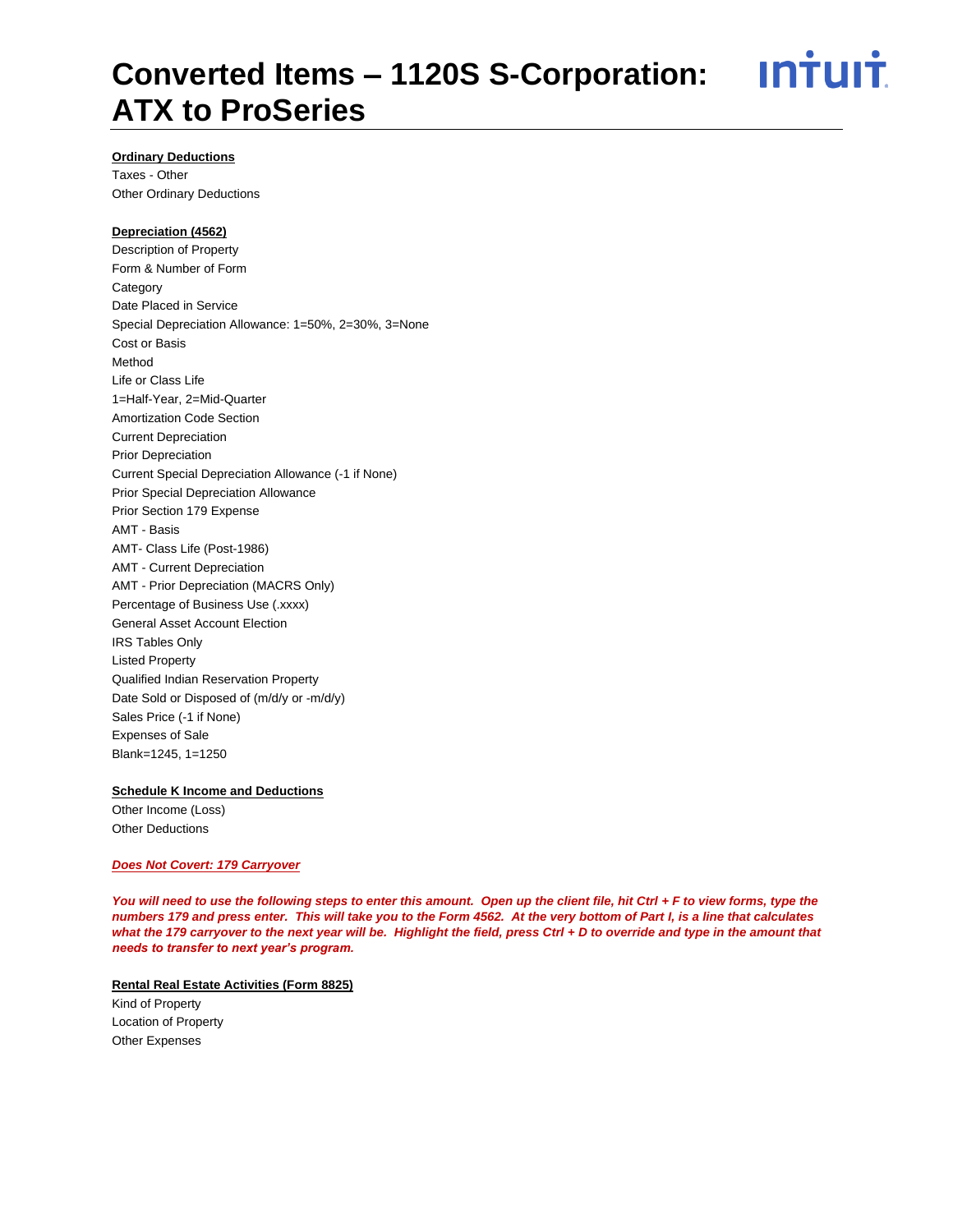<u>**Intuit**</u>

# **Dispositions (Schedule D, 4797, Etc.)**

Description of Property Date Acquired (m/d/y or -m/d/y) Date Sold (m/d/y or -m/d/y) Prior Years' Payments Ordinary Income Unrecaptured Section 1250 Gain Related Party Name, Address, ID, and Relationship

# **Passthrough K-1's (1065, 1041)**

Name, Address, EIN of K-1 entity

#### **Credits (Schedule K)**

Alcohol and Cellulosic Biofuel Fuels Credit (6478) IRS registration number Credit for Small Employer Health Insurance Premiums (8941) Name or ID group Other Credits

#### **Other Schedule K Items**

Foreign Taxes - Foreign Country Foreign Income Sourced at Corporate Level - Listed Categories Deductions Allocation/Apportionable at Corporate Level - Listed Categories Foreign Taxes - Reduction in Taxes for Credit and Gross Income Other Foreign Transactions Other AMT Items

#### **Balance Sheet (Assets) - Ending Amounts Only**

Cash Accounts Receivable Less Allowance for Bad Debts Inventories, if Different from Screen 10 U.S. Government Obligations Tax-Exempt Securities Loans to Shareholders Mortgage and Real Estate Loans Buildings and Other Depreciable Assets Less Accumulated Depreciation Depletable Assets Less Accumulated Depletion Land (Net of Any Amortization) Intangible Assets Less Accumulated Amortization *Any other assets or investments will need to be entered manually*

# **Balance Sheet (Liabilities and Capital - Ending Amounts Only**

Accounts Payable Mortgages, Notes Payable - Current Year Loans from Shareholders Mortgages, Notes Payable - Long-Term Additional Paid-in Capital Less Cost of Treasury Stock *Any other liabilities will need to be entered manually*